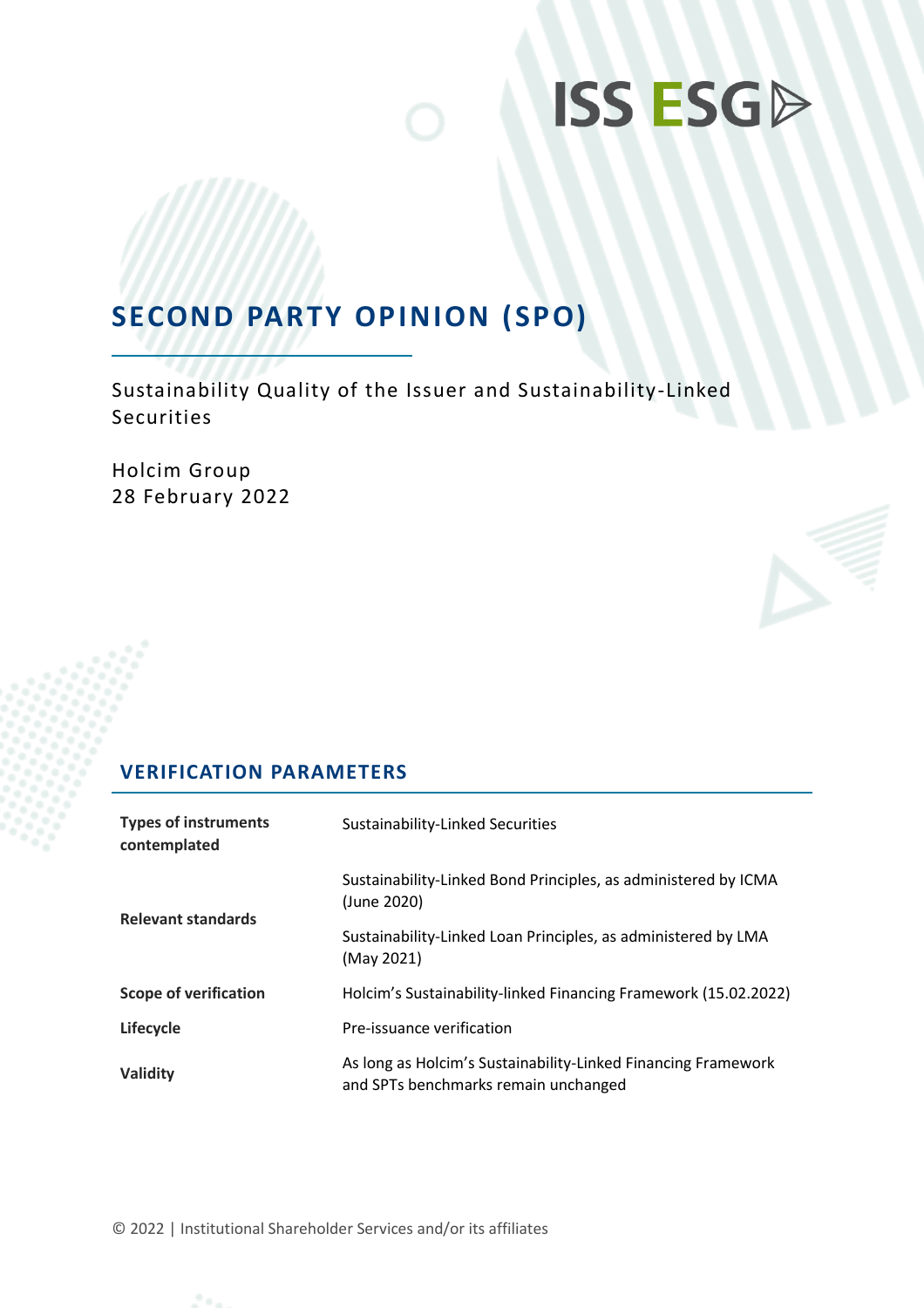

# **CONTENTS**

| PART 2: ALIGNMENT WITH ICMA SUSTAINABILITY-LINKED BOND PRINCIPLES AND LMA |  |
|---------------------------------------------------------------------------|--|
|                                                                           |  |
|                                                                           |  |
|                                                                           |  |
|                                                                           |  |
|                                                                           |  |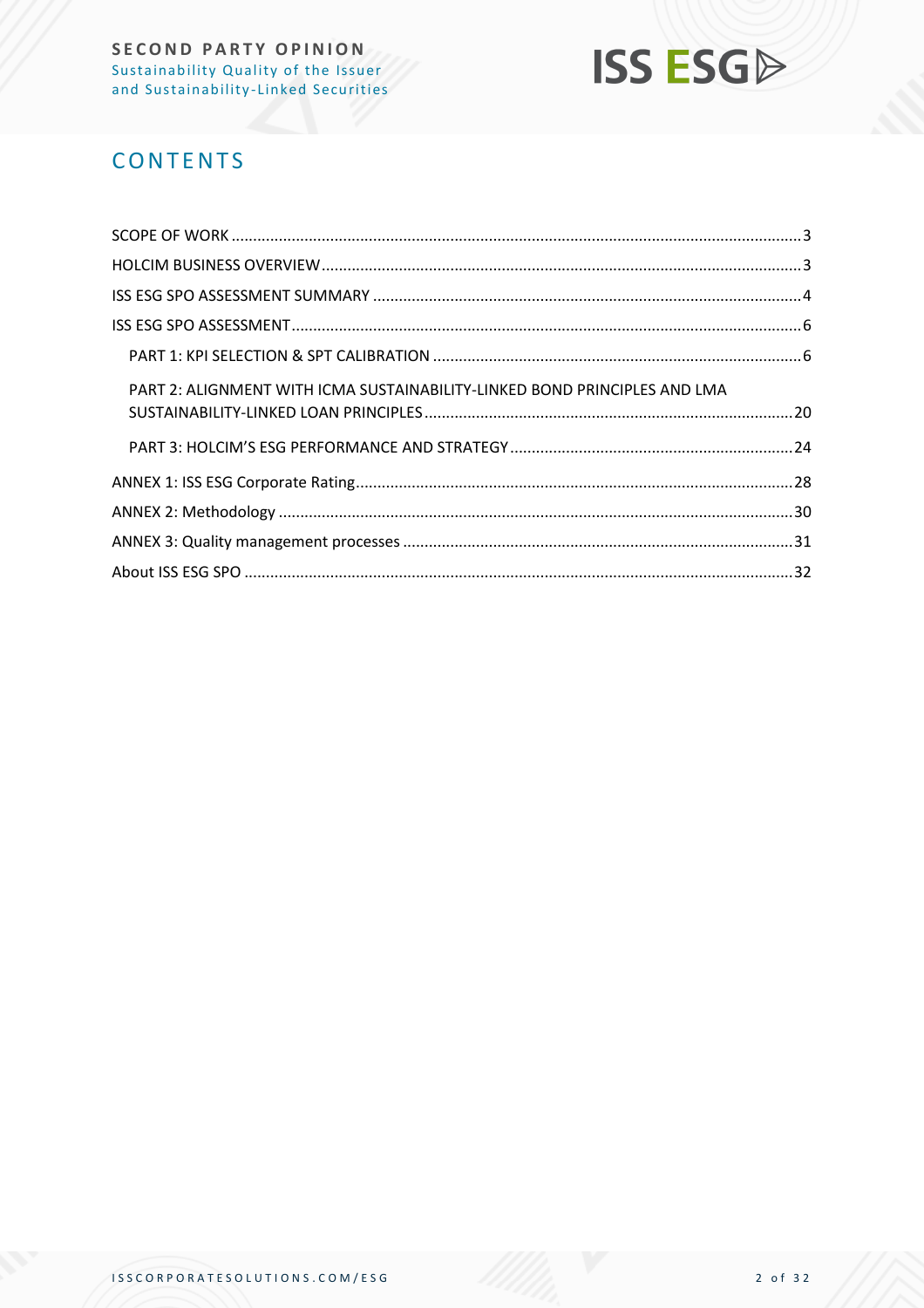

# <span id="page-2-0"></span>SCOPE OF WORK

Holcim Group ("Holcim" or the "Issuer") commissioned ISS ESG to assist with its Sustainability-Linked Securities by assessing three core elements to determine the sustainability quality of the instrument:

- 1. The sustainability credibility of the KPI selected and Sustainability Performance Targets (SPTs) calibrated – whether the KPI selected is core, relevant and material to the issuer's business model and sector and whether the associated target is ambitious.
- 2. Holcim's Sustainability-Linked Financing Framework (15.02.2022) and structural components of the transaction – benchmarked against the Sustainability-Linked Bond Principles (SLBPs), as administered by the International Capital Market Association (ICMA) in June 2020, and the Sustainability-Linked Loan Principles (SLLPs), as administered by the Loan Market Association (LMA) in May 2021.
- 3. Sustainability-Linked Bonds link to Holcim's sustainability strategy drawing on Holcim's overall sustainability profile and related objectives.

# <span id="page-2-1"></span>HOLCIM BUSINESS OVERVIEW

Holcim manufactures building materials and has a global presence. The company provides innovative and sustainable building solutions and has four business segments: Cement, Ready-Mix Concrete, Aggregates and Solutions & Products. Holcim is behind some of the different brands in the building sector including ACC, Aggregate Industries, Ambuja Cement, Disensa, Firestone Building Products, Geocycle, Holcim and Lafarge. Around 70,000 people around the world are employed by the company.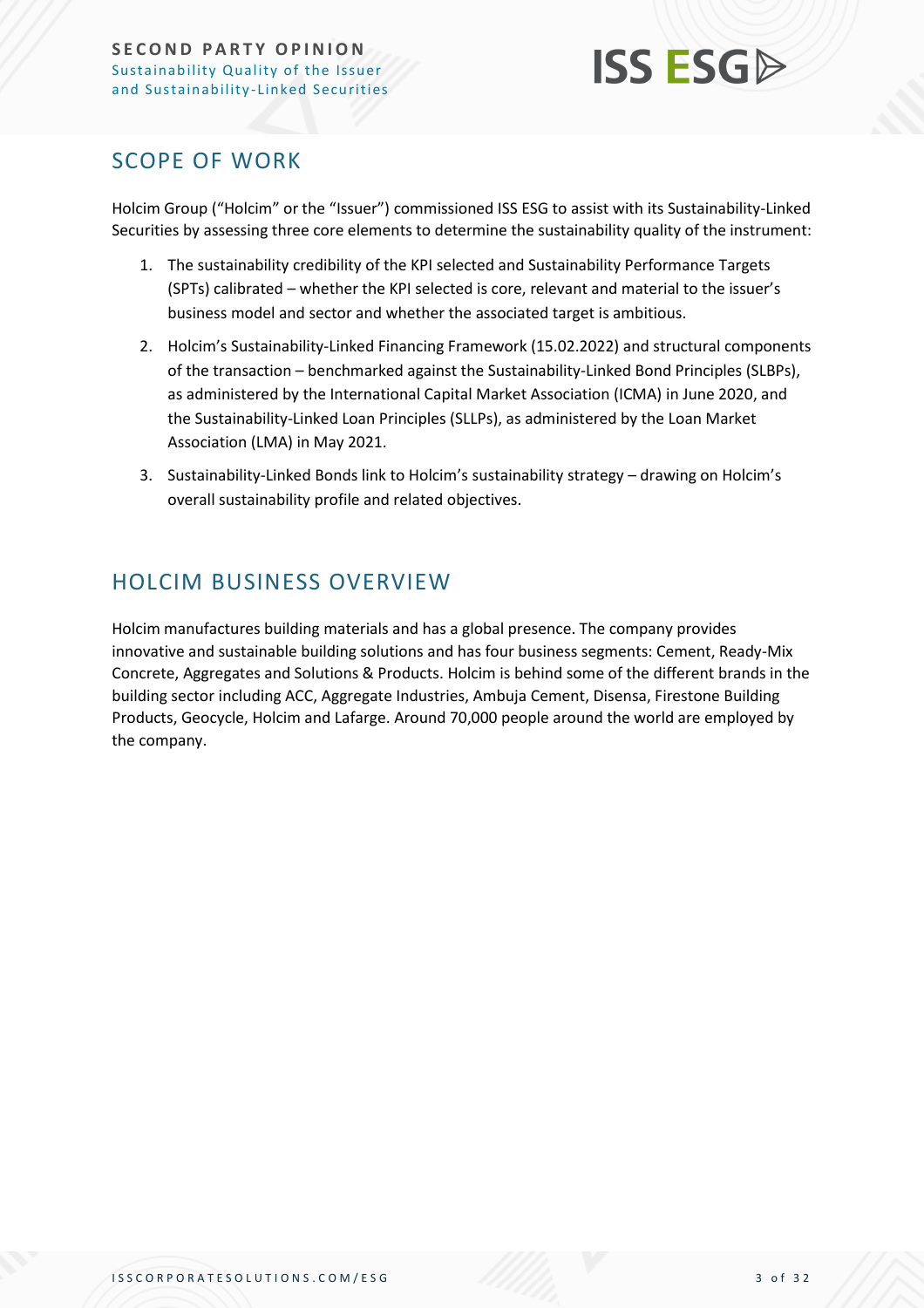# **ISS ESG**

# <span id="page-3-0"></span>ISS ESG SPO ASSESSMENT SUMMARY

| <b>SECTION</b>                                                                                                | <b>EVALUATION SUMMARY1</b>                                                                                                                                                                                                                                                                                                                                                                                                                                                                                                                                                                                                                                                                                                                                                                                                                                                                                                                                                                                                                                                                                                |
|---------------------------------------------------------------------------------------------------------------|---------------------------------------------------------------------------------------------------------------------------------------------------------------------------------------------------------------------------------------------------------------------------------------------------------------------------------------------------------------------------------------------------------------------------------------------------------------------------------------------------------------------------------------------------------------------------------------------------------------------------------------------------------------------------------------------------------------------------------------------------------------------------------------------------------------------------------------------------------------------------------------------------------------------------------------------------------------------------------------------------------------------------------------------------------------------------------------------------------------------------|
| Part 1A:                                                                                                      | KPI selection: Relevant, Core, and Material <sup>2</sup> to issuer's direct operations                                                                                                                                                                                                                                                                                                                                                                                                                                                                                                                                                                                                                                                                                                                                                                                                                                                                                                                                                                                                                                    |
|                                                                                                               | <b>Sustainability Performance Target (SPT) calibration:</b><br>Ambitious against issuer's past performance<br>SPT 2 is ambitious against issuer's sectorial peer group with SPT 1 being a<br>$\bullet$<br>subset of SPT 2<br>SPT 2 is ambitious against the Paris Climate Goals with SPT 1 being a subset<br>$\bullet$<br>of SPT <sub>2</sub>                                                                                                                                                                                                                                                                                                                                                                                                                                                                                                                                                                                                                                                                                                                                                                             |
| KPI 1: Net $CO2$<br>intensity<br>(Scope 1)                                                                    | ISS ESG finds that the KPI selected is core and relevant to the issuer's business model and<br>consistent with its sustainability strategy. It is material to the issuer's direct operations but<br>does not cover the entire corporate value chain. This is because the KPI does not include the<br>Scope 2 nor Scope 3 emissions, which together represent 25% of the company's overall<br>emissions. Holcim has also SBTi validated targets to cover its Scope 2 and 3 emissions, which<br>are not included on this Framework. The KPI is appropriately measurable, quantifiable,<br>externally verifiable, externally verified, and benchmarkable.                                                                                                                                                                                                                                                                                                                                                                                                                                                                    |
| <b>SPT 1:</b><br><b>Reduction of</b><br>9.7% by 2025<br><b>SPT 2:</b><br><b>Reduction of</b><br>17.5% by 2030 | ISS ESG finds that SPT 1 and 2 calibrated by Holcim are ambitious against the company's past<br>performance. SPT 2 is ambitious against the Construction Materials sector peer group in the<br>ISS ESG universe in terms of defining an SBTi-verified Scope 1 GHG emissions reduction target.<br>SPT 1, being a subset of SPT 2, can be regarded as ambitious against peers as well. The SPTs<br>are in a similar order of magnitude as the top tier companies in the Construction Materials<br>sector in ISS ESG Universe. SPT 2 is deemed ambitious against the Paris Agreement and SPT 1,<br>despite not being separately verified by the SBTi, can be considered in line with the pathway<br>for Scope 1 and 2 emissions reduction by 2030 for well below 2 degree scenario. It is worth<br>noting that the SBTi verified Holcim's Scope 1 and 2 emissions targets, however the SPT1 and<br>2 only include Scope 1 emissions, which account for 75% of the company's total emissions.<br>The targets are set in a clear timeline and supported by a strategy and action plan disclosed in<br>the company's framework. |
| Part 1B:                                                                                                      | KPI selection: Relevant, Core, and Material to issuer's business model and                                                                                                                                                                                                                                                                                                                                                                                                                                                                                                                                                                                                                                                                                                                                                                                                                                                                                                                                                                                                                                                |
| <b>KPI 2: Specific</b><br>freshwater<br>withdrawal                                                            | sustainability profile<br><b>Sustainability Performance Target (SPT) calibration:</b><br>Ambitious against issuer's past performance<br>$\bullet$<br>Ambitious against issuer's sectorial peer group<br>$\bullet$<br>No information on international targets to assess ambition against<br>$\bullet$                                                                                                                                                                                                                                                                                                                                                                                                                                                                                                                                                                                                                                                                                                                                                                                                                      |

The KPI selected, specific freshwater withdrawal at a constant 2020 scope measured as liters freshwater per ton of cementitious material, is relevant, core and material to the issuer's

1 ISS ESG's evaluation is based on the engagement conducted in February 2022, on Holcim's Sustainability-Linked Securities Framework (15.02.2022) and on the ISS ESG Corporate Rating applicable at the SPO delivery date (updated on the 12.10.2021).

**intensity**

<sup>2</sup> ISS ESG's materiality assessment takes into consideration a mix of relevant market standards, including the SBTi and industry standards and practices. In this case, Holcim's Scope 2 emissions as a proportion of its total emissions, are 6.25%, compared with the 5% threshold of total emissions as included in SBTi criteria C5 which describes when Scope 2 emissions may be excluded from target setting for all sectors in general. However, Scope 1 emissions in the cement sector is generally considered as much more material than Scope 2 by sector standards. For example the EU ETS treatment of cement emissions (and the corresponding EU Taxonomy criteria) focus on only the Scope 1 emissions of cement production. Also, the Transition Pathways Initiative (TPI)'s methodology note (July 2018) on the carbon performance assessment of cement producers focuses on only Scope 1 emissions. Overall the assessment for KPI 1 is material.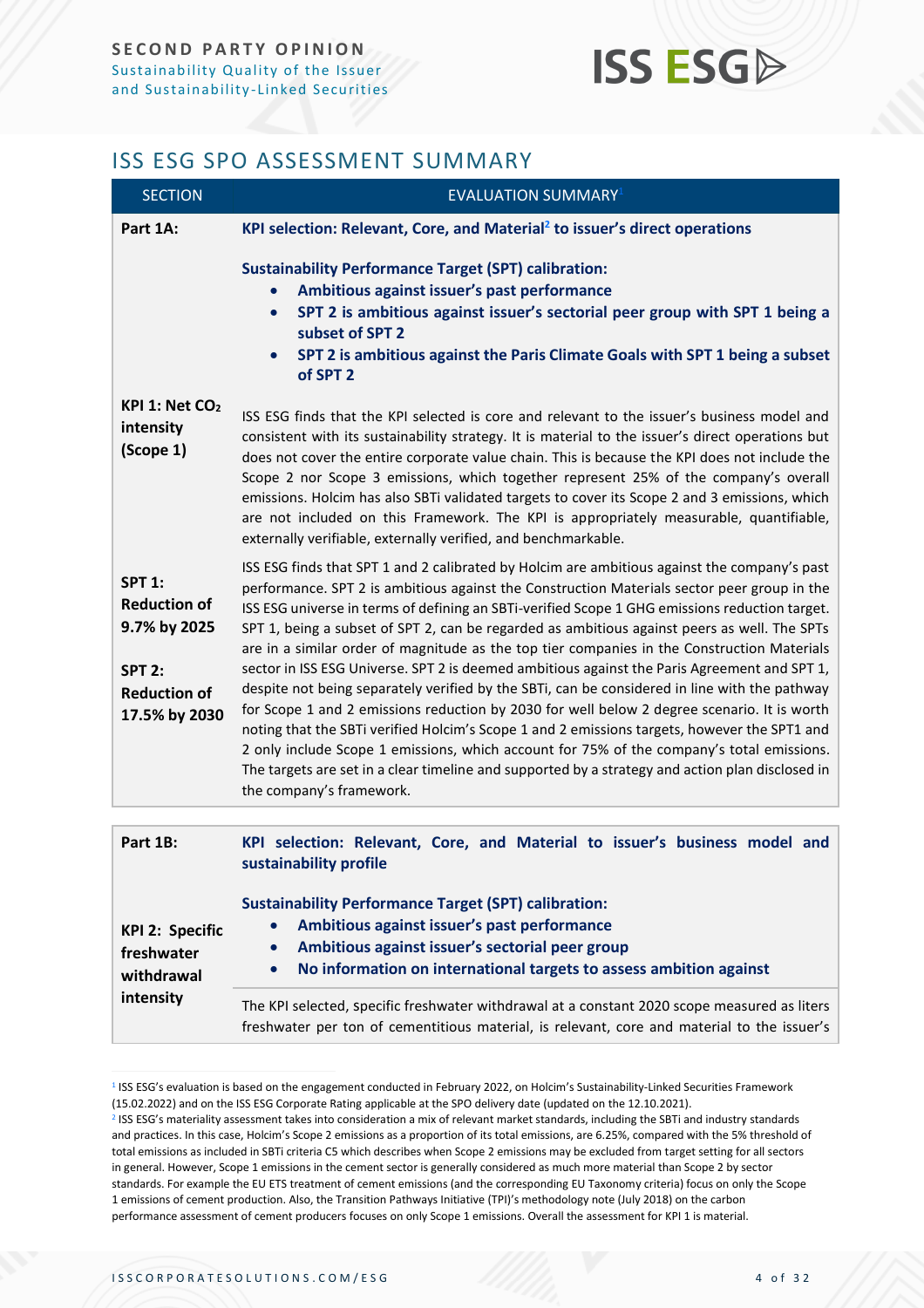

business model and consistent with its sustainability strategy. The KPI is appropriately measurable, quantifiable, externally verifiable, externally verified, and benchmarkable.

**SPT 3:**

**Reduction of 25% by 2025 compared to 2018**

**SPT 4: Reduction of 33% by 2030 compared to 2018**

ISS ESG finds that SPT 3 and 4 calibrated by Holcim are ambitious against past performance and against sectorial peers. Despite the fact that the SPTs yearly projected reduction rate are lower than in the past, several qualitative considerations have been taken into consideration. The fact that Holcim has taken steps in the past to reduce their freshwater withdrawal intensity steeply and that, compared to peers, the issuer already has a more efficient production in terms of freshwater withdrawal, lead to the conclusion that the SPTs are ambitious against past performance. Second, out of the sectorial peer group of 98 companies, 17 companies (including Holcim) set a freshwater reduction target, from which 7 set an absolute target and 10 an intensity target. As such, Holcim ranks in the top 17% of the peer group in terms of targets set. Third, due to a lack of international targets on freshwater withdrawal intensity, no level of ambition of the SPTs against international targets can be assessed. Lastly, the targets are set in a clear timeline.

| Part 2:                                                       | Aligned with ICMA Sustainability-Linked Bond Principles and with LMA<br><b>Sustainability-Linked Loan Principles</b>                                                                                                                                                                                                                                                                                                                                           |
|---------------------------------------------------------------|----------------------------------------------------------------------------------------------------------------------------------------------------------------------------------------------------------------------------------------------------------------------------------------------------------------------------------------------------------------------------------------------------------------------------------------------------------------|
| Alignment<br>with the<br><b>SLBPs and the</b><br><b>SLLPs</b> | The Issuer has defined a formal framework for its Sustainability-Linked Securities regarding<br>the selection of KPI, calibration of Sustainability Performance Target (SPT), Sustainability-<br>Linked Securities characteristics, reporting and verification. The Framework is in line with the<br>Sustainability-Linked Bond Principles (SLBPs) administered by the ICMA and the Sustainability-<br>Linked Loan Principles (SLLPs) administered by the LMA. |

| <b>Consistent with issuer's sustainability strategy</b> |  |  |
|---------------------------------------------------------|--|--|
|---------------------------------------------------------|--|--|

| Part 3:<br>Link to<br>issuer's | According to the ISS ESG Corporate Rating published 12.10.2021, the company currently<br>shows a high sustainability performance against peers on key ESG issues faced by Construction<br>Materials sector and obtains a Decile Rank relative to industry group of 1, given that a decile<br>rank of 1 indicates highest relative ESG performance out of 10. Holcim is rated 3rd out of 106<br>companies within its sector as of 02.11.2021. |
|--------------------------------|----------------------------------------------------------------------------------------------------------------------------------------------------------------------------------------------------------------------------------------------------------------------------------------------------------------------------------------------------------------------------------------------------------------------------------------------|
| sustainability<br>strategy     | The KPIs selected by Holcim are related to climate change mitigation and sustainable use and<br>protection of water resources. These issues have been defined as key priorities of the issuer<br>in terms of sustainability strategy and ISS ESG finds that this is a material sustainability topic                                                                                                                                          |

for the issuer. ISS ESG finds that this issuance contributes to the issuer's sustainability strategy thanks to the KPIs' clear link to the key sustainability priorities of the issuer and due to ambitious SPTs.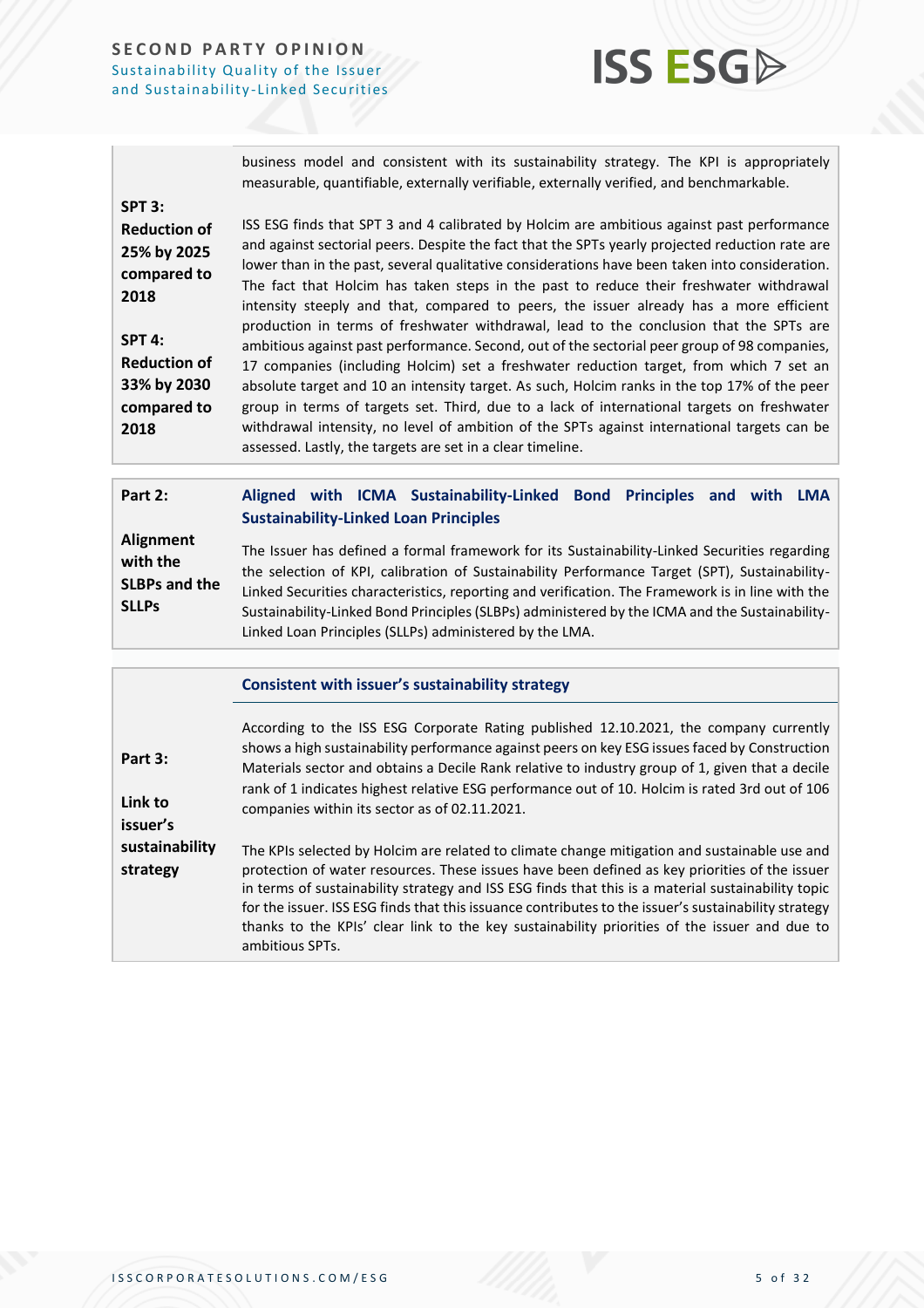# **ISS ESG**

# <span id="page-5-0"></span>ISS ESG SPO ASSESSMENT

# <span id="page-5-1"></span>**PART 1: KPI SELECTION & SPT CALIBRATION**

## **1A.1 KPI 1: Net CO<sup>2</sup> intensity reduction**

#### KPI selected by the issuer

#### **FROM ISSUER'S FRAMEWORK**

- KPI: CO<sub>2</sub> intensity measured as net kg CO<sub>2</sub>/t cementitious material (Scope 1)
- **SPT 1:** Reduce net CO<sub>2</sub> emissions per ton of cementitious material by 9.7% by 2025 from a 2018 baseline
- **SPT 2:** Reduce net CO<sub>2</sub> emissions per ton of cementitious material by 17.5% by 2030 from a 2018 baseline

Rationale: The cement industry contributes to about 7.3%<sup>3</sup> of global industrial carbon emissions. As the global cement company, Holcim play a key role to address today's climate crisis. Scope 1 emissions carbon intensity from cement production is thus core, relevant and material to our business. Given the materiality of Scope 1 emissions in the issuer's business (75% of Scope 1 emissions vs. 5% of Scope 2 and 20% of Scope 3 emissions), they have decided to focus on net kg CO2 emitted per ton of cementitious material as the indicator for their sustainability-linked funding. **Baseline:** net 576kg CO<sub>2</sub>/ton produced<sup>4</sup> **Baseline year:** 2018<sup>5</sup>

# 2030 goal: net 475kg CO<sub>2</sub>/ton produced

Scope: Production of cementitious materials. Scope 1 CO<sub>2</sub> emission reduction KPI and associated target cover approximately 75% of Holcim's current carbon emissions (2020) according to the issuer, whereas scope 2 makes up for 5% and scope 3 makes up 20%. Because scope 2 emissions amount to such a small percentage, concentrating on Scope 1 emissions for the KPI is where the most material impact can be achieved. This approach aligns with the EU Taxonomy technical criteria for the cement industry in relation to the climate change mitigation environmental objective. Additionally, this approach was validated with SBTi.

#### Materiality and relevance

Climate change mitigation is considered as a key ESG issue faced by the Construction Materials sector according to key ESG standards<sup>6</sup> for reporting and ISS ESG proprietary assessment. Companies in this sector are highly energy-intense, namely in the process of producing construction materials, and thus a highly  $CO<sub>2</sub>$  emitting industry. In that context, the sector is exposed to climate change mitigation challenges such as environmental impacts of raw material extraction, eco-efficiency of production, as well as water risks and impact, and pollution.

<sup>3</sup> See[: https://www.iea.org/news/cement-technology-roadmap-plots-path-to-cutting-co2-emissions-24-by-2050](https://www.iea.org/news/cement-technology-roadmap-plots-path-to-cutting-co2-emissions-24-by-2050)

<sup>4</sup> The 2018 baseline includes Scope 1 exclusively, as it accounts for 75% of Holcim's GHG emissions.

<sup>5</sup> Holcim's previous 2030 target of 0.520 tCO2/ton was validated with SBTi in December 2019, based on the 2018 baseline in order to use the most recent year, as per SBTi criteria. When signing the Pledge, the 2030 target was considered an update of the existing level of ambition, from 2DS to WB2DS, respecting the initial baseline. Therefore the baseline year 2018 was selected in accordance to the 2019 validation exercise with SBTi.

<sup>&</sup>lt;sup>6</sup> Key ESG Standards include SASB and TCFD, among others.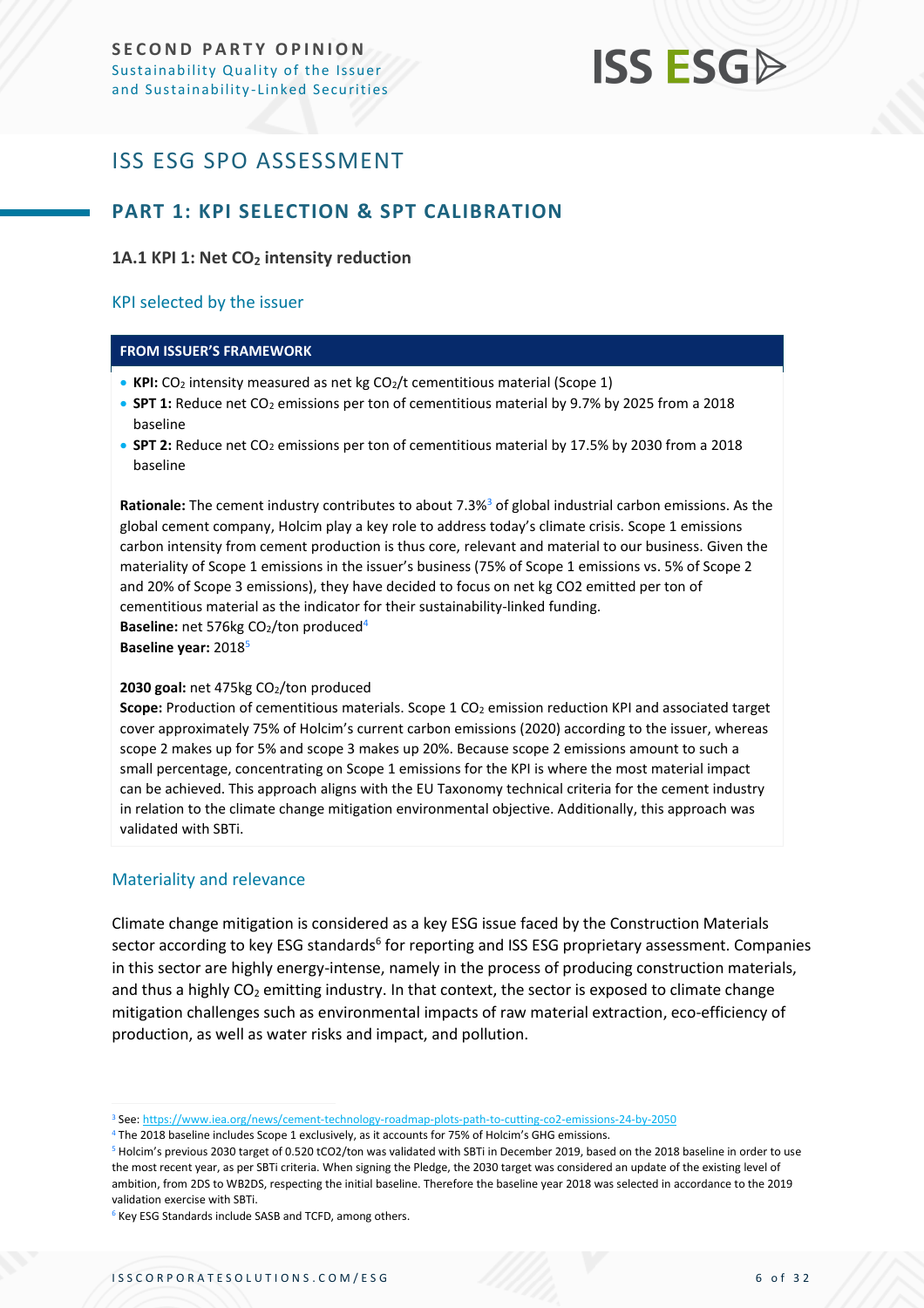

ISS ESG finds that climate change mitigation and the  $CO<sub>2</sub>$  emissions reduction KPI selected by the issuer are:

- **Relevant** to Holcim's business as its industry is highly CO<sub>2</sub> emitting and exposed to climate change mitigation solutions (e.g. eco- and energy-efficiency of production processes).
- **Core** to the Issuer's business as climate change mitigation reduction measures will impact key processes and operations.
- **Material<sup>7</sup>** to the issuer's direct operations but does not cover the entire corporate value chain. This is because the KPI does not include the Scope 2 nor Scope 3 emissions, which together represent 25% of the company's overall emissions. By concentrating on Scope 1 emissions, the issuer aims to focus its attention where the most material impact can be achieved in the context of this framework. Holcim has also SBTi validated targets to cover its Scope 2 and 3 emissions, which are not included on this Framework.

### Consistency with overall company's sustainability strategy

Holcim identified climate change mitigation as one of its long-term priorities. The definition of its  $CO<sub>2</sub>$  emissions reduction KPI is consistent with the issuer's long-standing strategy of mitigating climate change.

Since 1990, the company has reduced its  $CO<sub>2</sub>$  emissions per ton of cementitious materials by 27%. Holcim has a good track record regarding its eco-efficiency and has continuously committed to reduce its energy, carbon, nitrogen oxide emissions and waste intensity in the last five years.

Holcim is part of the "Business Ambition for 1.5°C" becoming the first global building materials company to sign the Pledge with intermediate targets for 2030, validated by the SBTi**<sup>8</sup>** . This commitment builds on Holcim's leadership in green construction with cutting-edge solutions such as ECOPact and ECOPlanet, its green concrete, and Susteno, its leading circular cement.

As part of their Strategy 2022 "Building for growth", Holcim has established four strategic pillars of sustainability – Climate & Energy, Circular Economy, Environment and Communities.

Moreover, on 28 October 2021 the company announced that their full net-zero pathway for 2050 has been validated by the SBTi. These long-term targets build on its 2030 commitments and cover the company's entire value chain, i.e. Scope 1, 2 and 3 emissions.

Holcim's strategy has been drafted according to the recommendations by the International Energy Agency<sup>9</sup> on cement companies need to decarbonize to align with the Paris agreement and a 2 $\degree$ Celsius warming scenario, by improving energy efficiency, switching to lower-carbon fuels, promoting material efficiency and advancing process and technology innovations such as CCUS.

<sup>7</sup> ISS ESG's materiality assessment takes into consideration a mix of relevant market standards, including the SBTi and industry standards and practices. In this case, Holcim's Scope 2 emissions as a proportion of its total emissions, are 6.25%, compared with the 5% threshold of total emissions as included in SBTi criteria C5 which describes when Scope 2 emissions may be excluded from target setting for all sectors in general. However, Scope 1 emissions in the cement sector is generally considered as much more material than Scope 2 by sector standards. For example the EU ETS treatment of cement emissions (and the corresponding EU Taxonomy criteria) focus on only the Scope 1 emissions of cement production. Also, the Transition Pathways Initiative (TPI)'s methodology note (July 2018) on the carbon performance assessment of cement producers focuses on only Scope 1 emissions. Overall the assessment for KPI 1 is material. <sup>8</sup> In line with keeping warming to well-below 2°C; the target boundary includes land related emissions and removals from bioenergy feedstocks.

<sup>9</sup> <https://www.iea.org/reports/cement>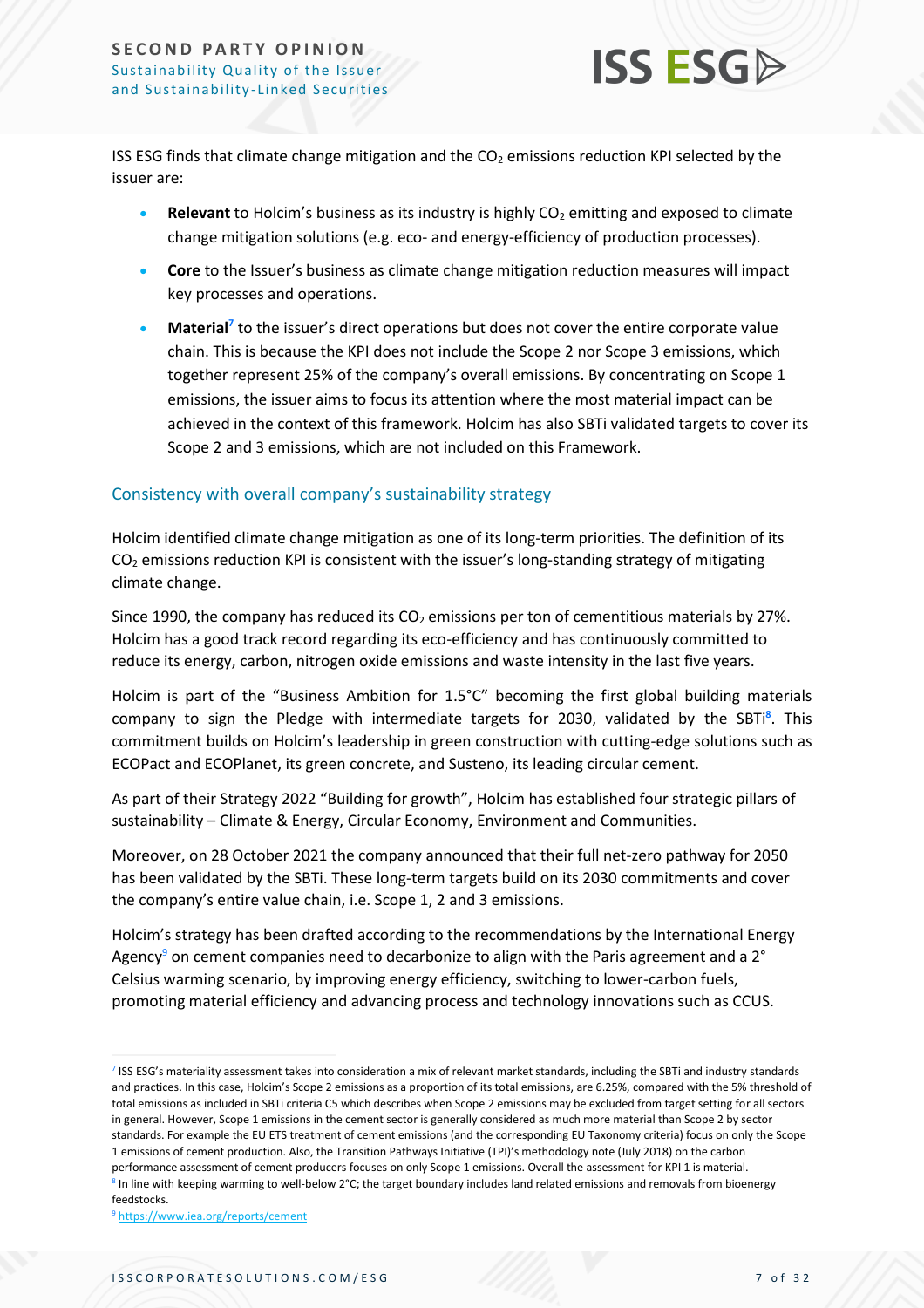

ISS ESG finds that the KPI selected by the issuer is consistent with the company's overall sustainability strategy.

# Measurability

- **Scope and perimeter:** The KPI selected covers all of the cement producing facilities of Holcim.
- **Quantifiable/Externally verifiable:** The KPI selected is measurable and quantifiable. The net CO<sup>2</sup> intensity per ton of cementitious material produced KPI is widely disclosed and standardized in the market. The issuer is referring to key reporting and accounting protocols for CO<sub>2</sub> emissions such as the Global Cement and Concrete Association (GCCA) Sustainability Guidelines<sup>10</sup>. The GCCA Sustainability Guidelines for the monitoring and reporting of  $CO_2$ emissions from cement manufacturing are part of a package of guidelines developed to support compliance with the GCCA Sustainability Charter. This document, in conjunction with the GCCA Sustainability Framework Guidelines, provides guidance to GCCA full members to fulfil the requirements of the GCCA Sustainability Charter relating to Climate Change and Energy. It is based on the CEN Standard EN 19694-34. SBTi validated in September 2020 Holcim's reduction targets for Scope 1 and Scope 2 as consistent with a well below 2°C scenario. Furthermore, the accounting conforms with the GHG Protocol.
- **Externally verified:** The KPI, net CO<sub>2</sub> intensity calculated as net kg CO<sub>2</sub> emitted /t cementitious material (Scope 1), is audited and verified annually on a limited assurance basis by an external verifier (Ernst & Young).
- **Benchmarkable:** By referring to commonly acknowledged CO<sub>2</sub> accounting standards and protocol, the KPI is easily comparable with the data reported by other companies and with international targets such as the Paris Agreement. Benchmarking of the SPTs in relation with this KPI has been analyzed in section 2.

*Opinion: ISS ESG finds that the KPI selected is core and relevant to the issuer's business model and consistent with its sustainability strategy. It is material to the issuer's direct operations but does not cover the entire corporate value chain. This is because the KPI does not include the Scope 2 nor Scope 3 emissions, which together represent 30% of the company's overall emissions. Holcim has also SBTi validated targets to cover its Scope 2 and 3 emissions, which are not included on this Framework. The KPI is appropriately measurable, quantifiable, externally verifiable, externally verified and benchmarkable.*

<sup>10</sup> <https://gccassociation.org/sustainability-innovation/sustainability-charter-and-guidelines/>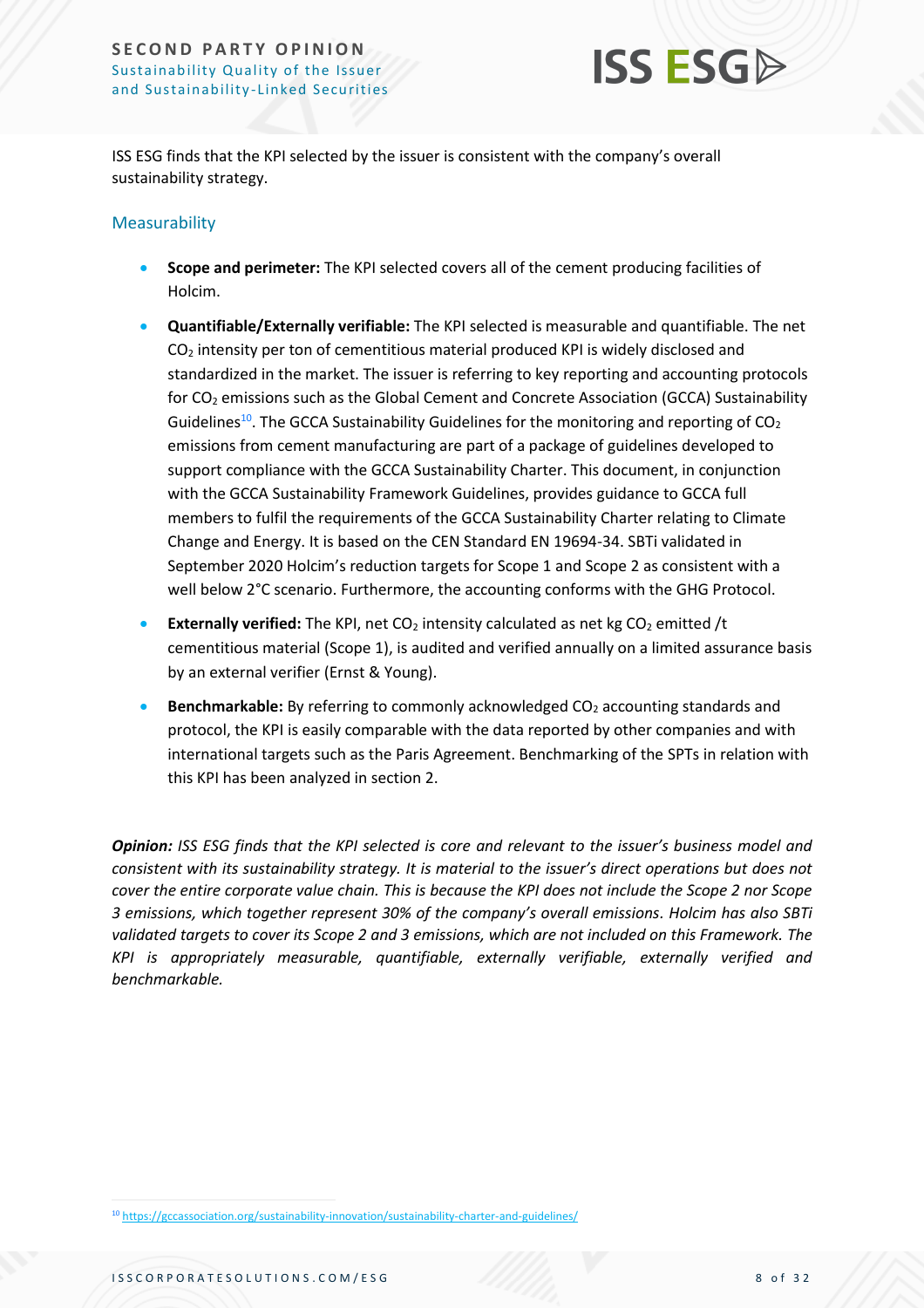# **ISS ESG**

# **1A.2 SPT 1 and 2: Net CO<sup>2</sup> intensity reduction**

#### SPTs set by the issuer

#### **FROM ISSUER'S FRAMEWORK<sup>11</sup>**

- KPI: CO<sub>2</sub> intensity measured as net kg CO<sub>2</sub>/t cementitious material (Scope 1)
- **Sustainability Performance Target (SPT) 1:** Reduce net CO<sub>2</sub> emissions per ton of cementitious material by 9.7% by 2025 from a 2018 baseline
- **Sustainability Performance Target (SPT) 2:** Reduce net CO<sub>2</sub> emissions per ton of cementitious material by 17.5% by 2030 from a 2018 baseline

**Structural Characteristics:** If the Sustainability Performance Target(s) has not been reached at the respective Target Observation Date, as per the annual reporting published following such Target Observation Date, a coupon step-up margin or a premium will be payable by Holcim as specified in the transaction documentation. For the avoidance of doubt, any series of Sustainability-Linked Notes may refer to one or more Sustainability Performance Targets and/or to one or more Target Observation Dates.

**SPT 1 Target Observation Date:** December 31, 2025 **SPT 2 Target Observation Date:** December 31, 2030

**2018 Baseline Intensity:** net 576kg CO<sub>2</sub>/ton produced<sup>12</sup>

**Rationale:** The cement industry contributes about 7% to global industrial carbon emissions. Holcim has a role to play to address today's climate crisis. Scope 1 emissions carbon intensity from cement production is thus core, relevant and material to their business. Given the high materiality of Scope 1 emissions in the company's business (75% of Scope 1 emissions vs. 5% of Scope 2 and 20% of Scope 3 emissions), Holcim decided to focus on net kg CO2 emitted per ton of cementitious material as the indicator for their sustainability-linked funding.

**Strategic 2030 Goal and selection of methodology for calculating the SPTs:** These SPTs align with Holcim's 2030 Goal of reducing net CO<sub>2</sub> emissions intensity by 17.5% to net 475kg CO<sub>2</sub>/t produced (Scope 1 emissions). The 2030 Goal (i.e. SPT 2) has been validated by the SBTi as a aligned with a well-below 2°C scenario.

**Risks to the target:** Pandemic, epidemics, outbreaks of infectious diseases or any other serious public health concerns, competition, emerging markets risks, political risks and risks arising from exceptional external incidents, cyclical nature of the construction industries, risk relating to the use of substitutes for cement, seasonal nature of construction business.

# Ambition

#### Against company's past performance

Holcim sets the SPTs to reduce its net  $CO<sub>2</sub>$  emissions (Scope 1) intensity equal to or less than 520 kg  $CO<sub>2</sub>/ton produced by end of 2025 and 475kg CO<sub>2</sub>/ton produced by end of 2030. This equates to an$ 

<sup>&</sup>lt;sup>11</sup> This table is displayed by the issuer in its Sustainability-Linked Financing Framework and have been copied over in this report by ISS ESG for clarity.

 $12$  The 2018 baseline includes Scope 1 exclusively, as it accounts for 75% of Holcim's GHG emissions. Whereas Scope 2 makes up for 5% and scope 3 makes up 20%. Therefore concentrating on Scope 1 emissions for the KPI is where the most material impact can be achieved. Additionally, this approach aligns with the EU Taxonomy technical criteria for the cement industry in relation to the climate change mitigation environmental objective.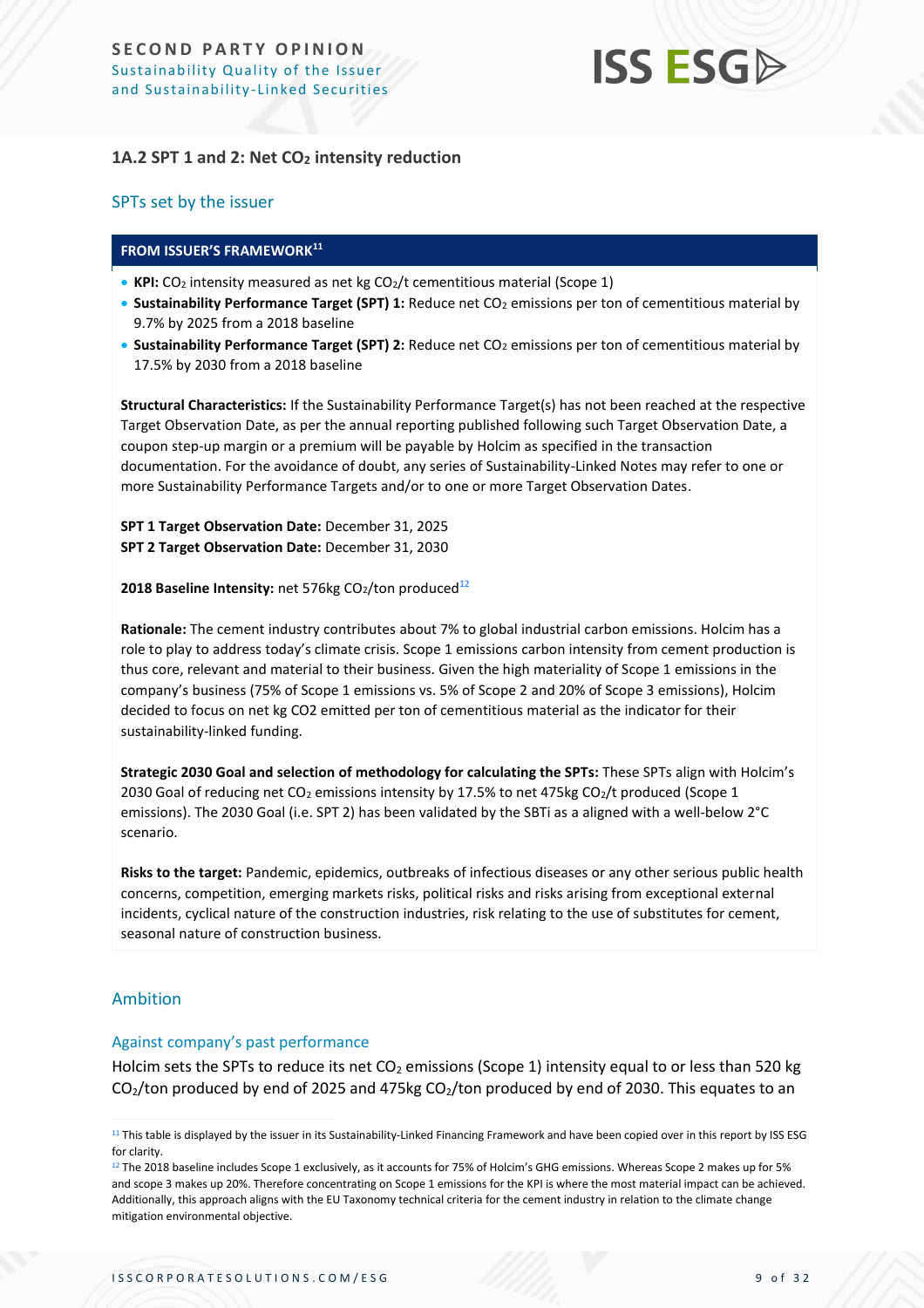

estimated reduction of 9.7% by 2025 and 17.5% by 2030 compared to the 2018 baseline year on Scope 1.

Holcim has been reporting on the historical data of this KPI for several years. Table 1 displays the historical performance from 2017 until 2020 as well as the year-on-year reduction rates, which fluctuated between -0.86% and -2.60%. The SPTs that Holcim calibrated set out a reduction path with Compound Annual Growth Rates (CAGR) of -1.45% and -1.59% for SPT 1 and SPT 2, respectively.

The issuer provided historical performance data on net  $CO<sub>2</sub>$  emitted per ton of cementitious material, i.e. Scope 1, as published in the reporting years from 2017 to 2019, which meets the 3 years of historical data as required by the SLBP.

| <b>TABLE 1.</b>                                          | 2017 | $2018 -$<br><b>BASELINE</b> | 2019     | 2020      | $2025 -$<br>SPT <sub>1</sub> | $2030 -$<br>SPT <sub>2</sub> |
|----------------------------------------------------------|------|-----------------------------|----------|-----------|------------------------------|------------------------------|
| <b>Specific CO2</b><br>emissions – net<br>(kg net CO2/t) | 581  | 576                         | 561      | 555       | 520                          | 475                          |
| Year-on-year<br>reduction                                |      | $-0.86%$                    | $-2.60%$ | $-1.07\%$ |                              |                              |
| CAGR <sup>13</sup>                                       |      |                             |          |           | $-1.45%$                     | $-1.59%$                     |

Factors in the global construction materials sector that can influence the annual production of Holcim are for example ESG risks relevant to its sector such as:

- Damages to quarries or production sites due to extreme weather events
- Decrease in the availability of resource
- Inclusion in/expansion of regulatory systems regarding GHG emissions (e.g. cap and trade schemes, carbon taxes)
- Tightening of regulatory requirements for construction materials related to the energy efficiency of buildings
- Rising costs for raw materials, credit and financing and rising energy prices.

*In this context and compared to the baseline year, SPT 1 and SPT 2 set by Holcim are perceived by ISS ESG as ambitious against the company's past performance.*

<sup>&</sup>lt;sup>13</sup> Compound Annual Growth Rate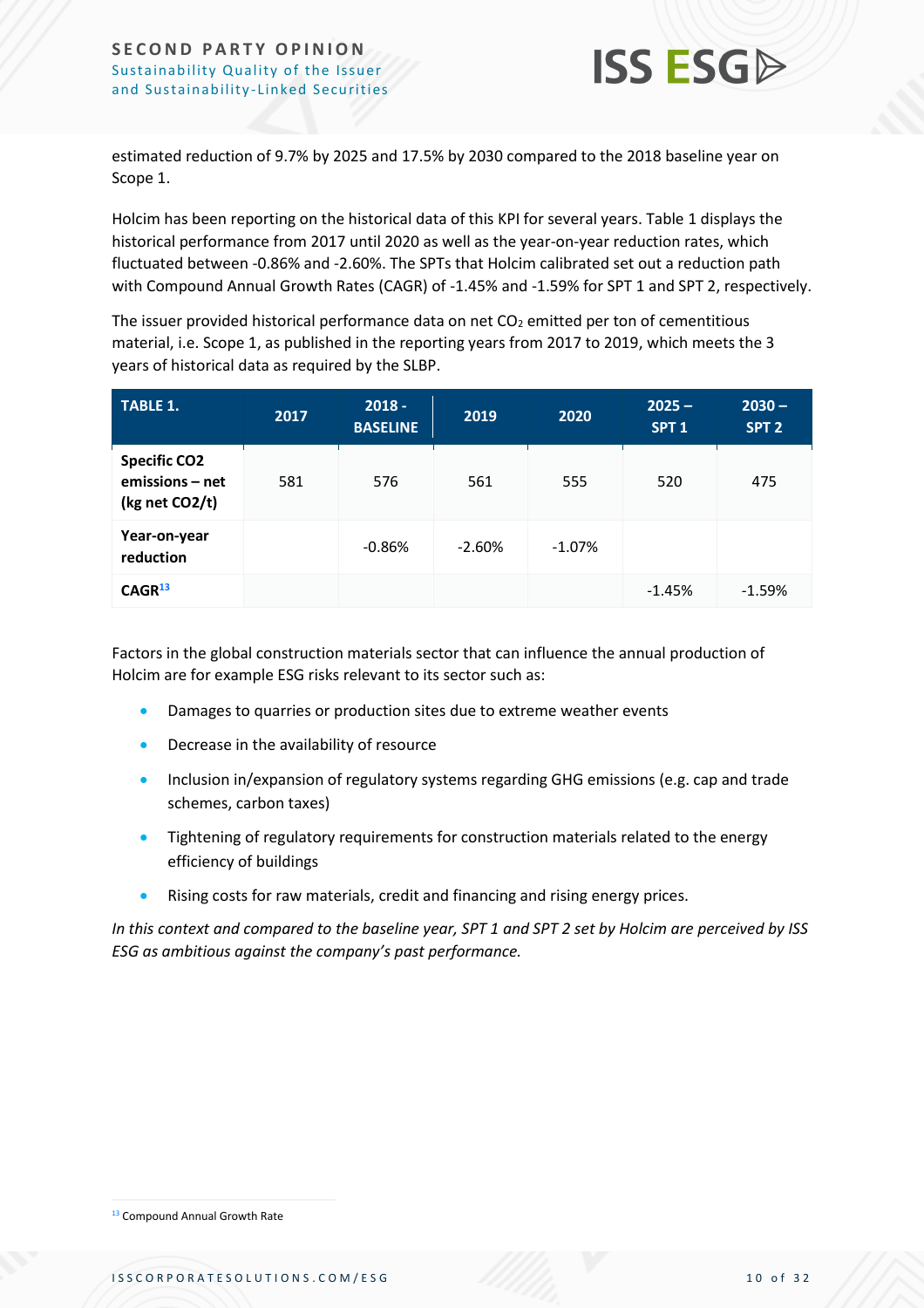# **ISS ESG**

#### Against company's sectorial peers

ISS ESG conducted a benchmarking of the SPTs set by Holcim against the Construction Materials peer group of 98 listed companies derived from the ISS ESG Universe. Holcim is deemed a good performer in terms of GHG emissions intensity of its operation against its industry peers. The company currently has a lower GHG emissions intensity than the average for its Cement Manufacturers peers and thus performs better than its peer group in terms of GHG intensity. From the peer group, Holcim is one of 40 companies to have set GHG emission reduction targets and thus belongs to the top 44% tier of its sector in terms of existence of such targets (see Figure 1), and to the top 11% tier of its industry in terms of SBTi verified targets. While Holcim's SBTi-approved GHG emissions reduction target applies to its Scopes 1, 2, 3 emissions, the company is only considering the Scope 1



 $CO<sub>2</sub>$  emissions reduction target in the context of its Sustainability-Linked Bond Framework, due to the fact that Scope 1 accounts for 75% of its GHG emissions, whereas scopes 2 and 3 respectively account for 5% and 20%.

In this context, it is worth noting that Holcim currently has a Scope 1 GHG emissions intensity lower than the average for its peer group and thus a better baseline performance than its peer group. In this regard, Holcim's target also aims at achieving a Scope 1 GHG intensity that is amongst the lowest within its concrete manufacturing peers in 2030.

*ISS ESG concludes that SPT 2 is ambitious against the Construction Materials sector peer group in the ISS ESG universe in terms of defining an SBTi-verified Scope 1 GHG emissions reduction target. SPT 1, being a subset of SPT 2, can be regarded as ambitious against peers as well. The SPTs are in a similar order of magnitude as the top tier companies in the Construction Materials sector in ISS ESG Universe.*

#### Against international targets

#### **Paris Agreement**

The SBTi validated Holcim's Near-Term Targets, i.e. reduction of Scope 1 and 2 GHG emissions by 21% per ton of cementitious materials by 2030 from a 2018 base year, as consistent with reductions required to keep warming to well-below 2°C<sup>14</sup>. In the context of this issuance, the company considers only Scope 1  $CO<sub>2</sub>$  emissions as part of its SPTs (see Figure 2).

<sup>14</sup> https://sciencebasedtargets.org/companies-taking-action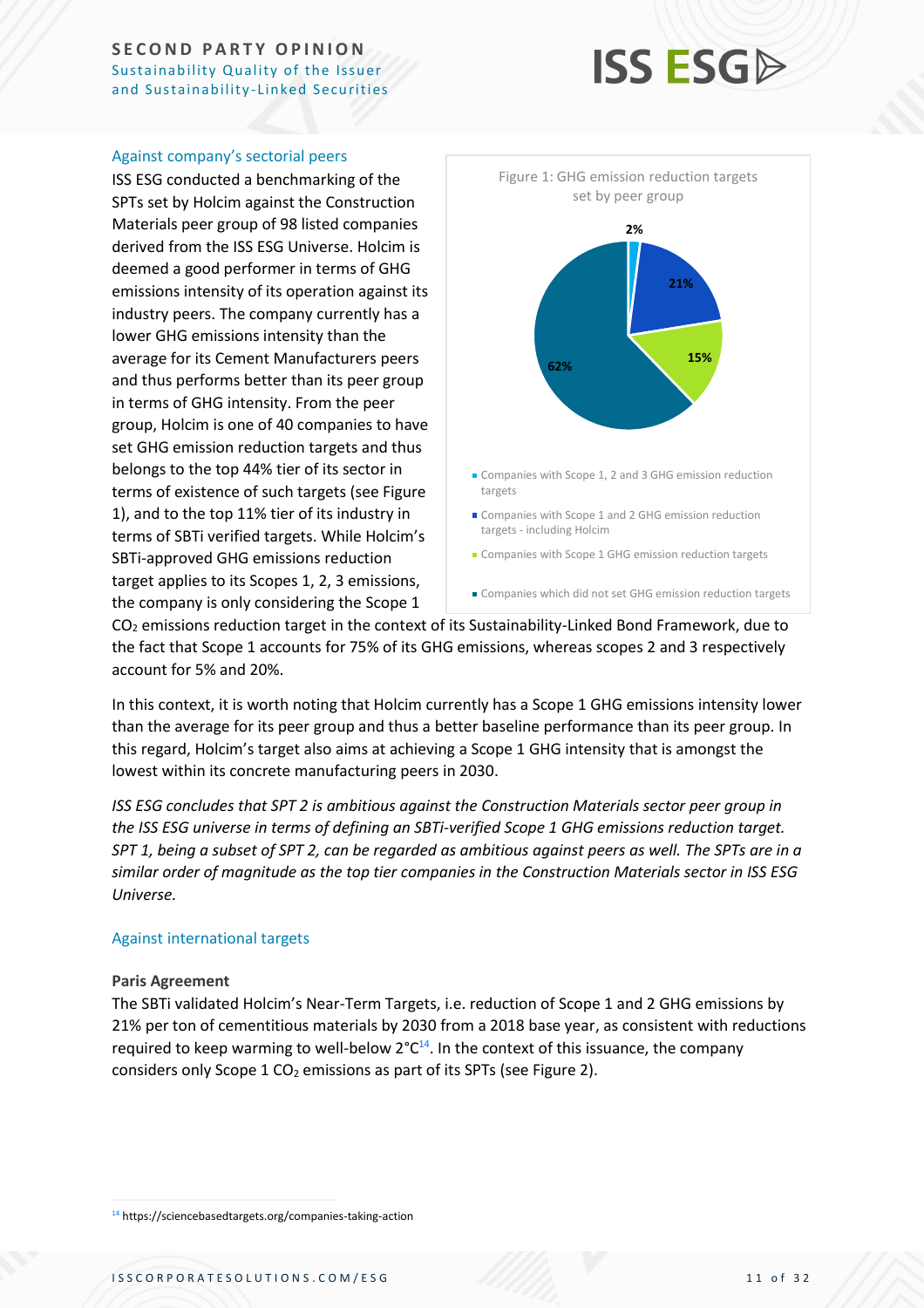

**ISS ESG** 

This GHG reduction pathway has been considered by SBTi sufficiently ambitious and consistent with the level of decarbonization required to keep global temperature increase to well-below 2°C compared to preindustrial temperatures.

#### *SPT 1 (2025)*

There is no information specifically on whether the SPT 1 is in line with the Paris Agreement. SPT 1 is a subset of the SBTi verification and as such part of the validated (SPT 2) target.

#### *SPT 2 (2030)*

Based on the SBTi validation of the 2030 target, ISS ESG finds that the SPT 2 is in line with the Paris Agreement and therefore ambitious against international standards.

Furthermore, these targets align with the longer-term target of Holcim to become a net-zero company by 2050, which has also obtained separate SBTi verification. Lastly, Holcim is partnering with SBTi to develop a roadmap for aligning climate targets to a 1.5°C future in the cement sector.

*ISS ESG concludes that SPT 2 is ambitious against the Paris Agreement and SPT 1 is in line with the pathway for Scope 1 emissions reduction by 2030 to keep warming to well-below 2°C.* 

#### Measurability & comparability

- **Historical data:** The issuer provided relevant historical data by displaying all yearly GHG emissions intensity data available since 2017, in line with the SLBP requirements of 3 years of historical data.
- **Timeline:** The issuer defined a precise timeline related to the SPTs achievement, including the target observation date, the trigger event and the frequency of SPTs measurement.

#### Supporting strategy and action plan

To reduce its net Scope 1 emission intensity per tons of cementitious material by 2025 and 2030, Holcim is aiming to implement the following measures: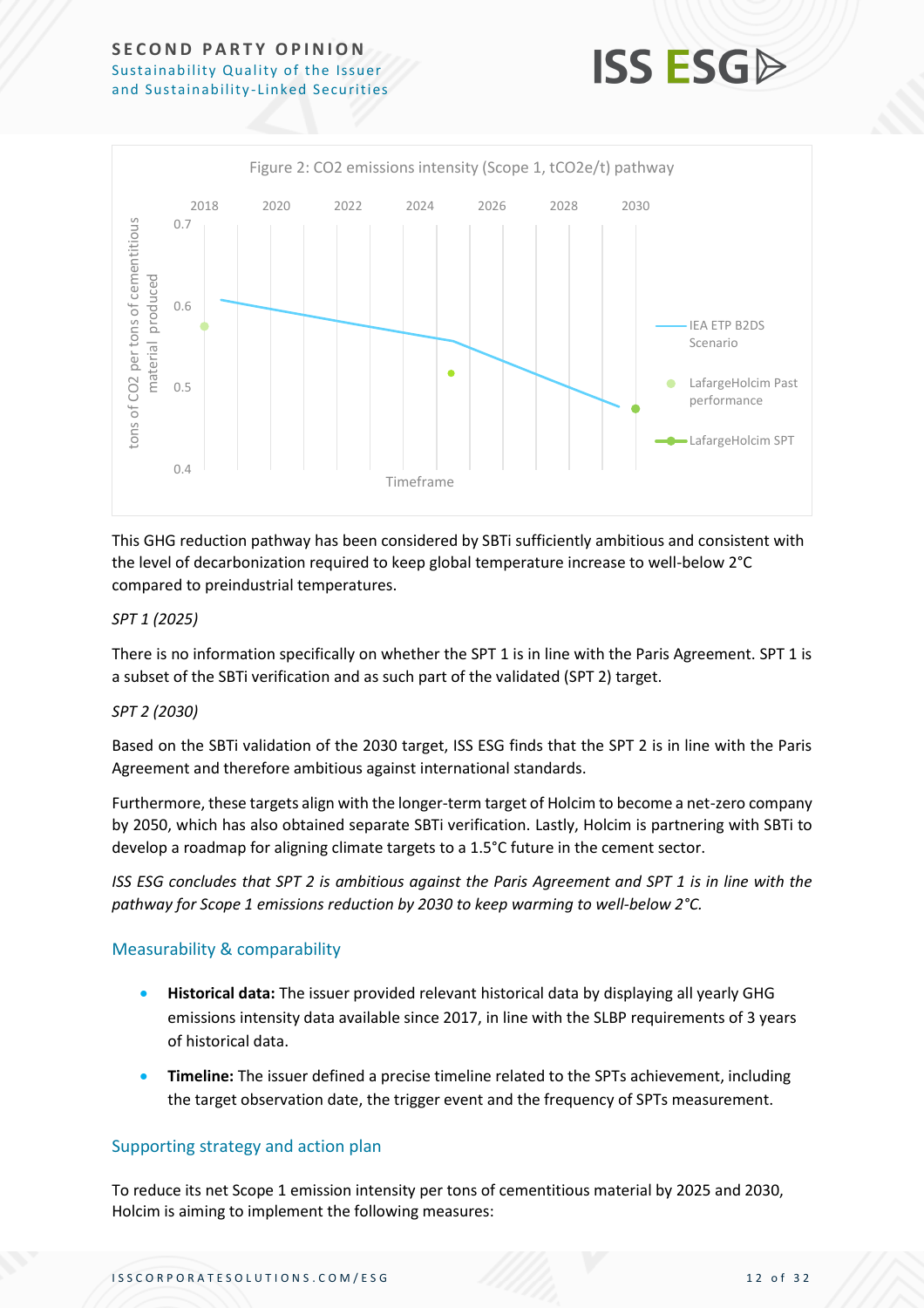

- Accelerate the use of low-carbon and carbon-neutral products such as ECOPact, a green concrete, and Susteno, a circular concrete including approximately 20% of recycled material
- Accelerate the use of 3D-printing building to improve material efficiency
- Recycle 100m tons of waste and byproducts for energy and raw materials
- Scale up the use of calcined clay and develop novel cements with new binders
- Double waste-derived fuels in production to reach 37% of the total mix
- Operate its first net zero  $CO<sub>2</sub>$  cement production facility by making more use of carbon capture and usage or storage (CCUS) technologies.

*Opinion: ISS ESG finds that SPT 1 and 2 calibrated by Holcim are ambitious against the company's past performance. SPT 2 is ambitious against the Construction Materials sector peer group in the ISS ESG universe in terms of defining an SBTi-verified Scope 1 GHG emissions reduction target. SPT 1, being a subset of SPT 2, can be regarded as ambitious against peers as well. The SPTs are in a similar order of magnitude as the top tier companies in the Construction Materials sector in ISS ESG Universe. SPT 2 is deemed ambitious against the Paris Agreement and SPT 1, despite not being separately verified by the SBTi, can be considered in line with the pathway for Scope 1 emissions reduction by 2030 for well below 2 degree scenario. It is worth noting that the SBTi verified Holcim's Scope 1 and 2 emissions targets independently, however the SPT1 and 2 only include Scope 1 emissions, which account for 75% of the company's total emissions. The targets are set in a clear timeline and supported by a strategy and action plan disclosed in the company's framework.*

#### **1B.1 KPI 2: Freshwater withdrawal intensity reduction**

#### KPI selected by the issuer

#### **FROM ISSUER'S FRAMEWOK**

- **KPI:** Specific freshwater withdrawal expressed in liters per ton of cementitious material
- **SPT 3:** Reduce specific freshwater withdrawal per ton of cementitious material by 25% by 2025 from a 2018 baseline
- **SPT 4:** Reduce specific freshwater withdrawal per ton of cementitious material by 33% by 2030 from a 2018 baseline

#### **Baseline year:** 2018

**Baseline:** 317 liters of freshwater / ton of cementitious material

**2025 goal:** 238 liters of freshwater / ton of cementitious material

**2030 goal:** 211 liters of freshwater / ton of cementitious material

**Rationale:** Water is essential for cement production and 51% of Holcim's cement sites are in the medium to high water-risk areas. In comparison, 12% of their Aggregates and 21% of their Ready-Mix businesses are located in water-risk areas. Therefore, the issuer decided to focus on the specific freshwater withdrawal indicator in their cement operations for the sustainability-linked funding.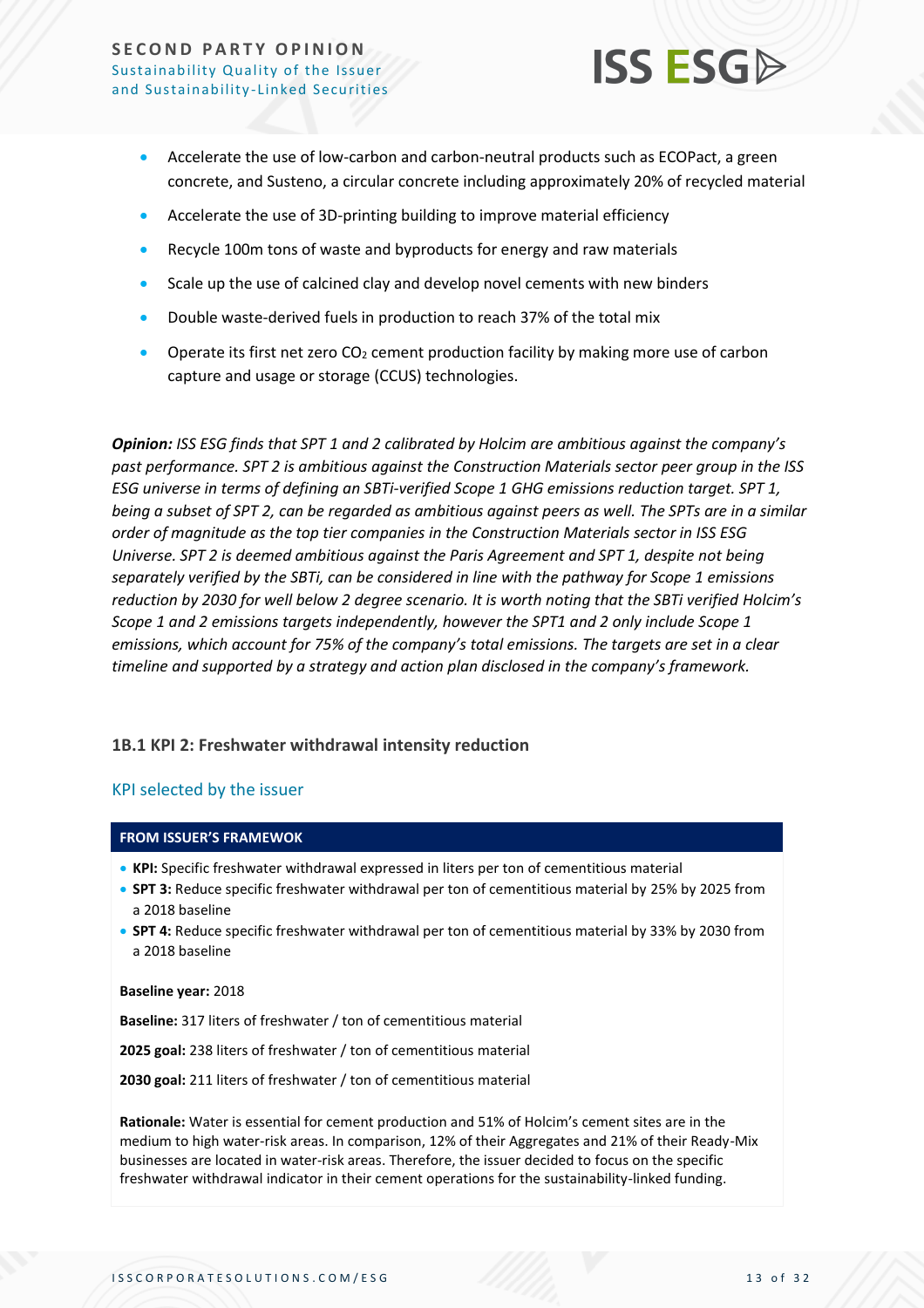

**Methodology:** Freshwater withdrawal, for cement sites, is defined as the volume of freshwater withdrawn from defined sources (surface water: water from rivers, lakes, natural ponds; groundwater: water from wells, boreholes, etc.; quarry water used: water collected in the quarry and used on-site; municipal/potable and third-party water) used for the production of clinker and cement.

Cementitious material is defined following the Cement Sustainability Initiative (CSI)/GCCA definition: Total clinker produced plus mineral components consumed for blending and production of cement substitutes, including clinker sold, excluding clinker bought.

**Strategy**: to reach their 2025 and 2030 specific freshwater withdrawal reduction targets, Holcim has developed an action plan based on three main levers:

- 1. Improve water use efficiency: optimize water use process at sites
- 2. Shift to non-freshwater withdrawal: replace freshwater with sea or treated wastewater
- 3. Maximize rainwater harvesting: use harvested rainwater to meet site water requirements

Specific freshwater withdrawal reduction: Holcim will improve their water usage efficiency by reducing leakages and optimizing their processes. Their sites in water-risk areas will be equipped with recycling systems. When possible, the company shifts their water usage from freshwater to non-freshwater. In some countries, during heavy rains, harvested rainwater will be used, while in others the company will use sea or treated municipal wastewater.

### Materiality and relevance

Resource-efficiency of production is a key issue for the industry Holcim operates in. More specifically, cement production is a bulk commodity by nature whose production requires large amounts of natural resources such as water<sup>15</sup>.

The issuer decides to focus on freshwater withdrawal for this KPI. Freshwater is a finite resource, that Holcim commits to protect. Of all the water on earth, only 3% is freshwater and less than 1% is both fresh and accessible. At the same time, water is an essential ingredient for cement production and 51% of Holcim's cement sites are located in medium to high water-risk areas. Therefore, by focusing on reducing the intensity of freshwater use in their cement production, Holcim aims to tackle a key issue in their industry.

ISS ESG finds that climate change mitigation and the GHG emissions reduction KPI selected by the issuer are:

- **Relevant** to Holcim's business as eco-efficiency of production, especially water efficiency, is a key issue in the Construction Materials industry and specifically for cement production.
- **Core** to the issuer's business as 51% of their cement sites are located in medium to high water-risk areas and Holcim commits to equipping all their sites in water-risk areas with recycling systems. Moreover, when possible the issuer will shift freshwater to nonfreshwater use, which will entail e.g. harvesting rainwater. As such, the KPI addresses key processes in the issuer's production chain.

<sup>&</sup>lt;sup>15</sup> Holcim specified that water is mainly used in the following steps of their production: kiln feed preparation, cooling of equipment, cooling of materials, cooling of exhaust gas, emissions control, waste heat recovery systems, dust control, and others (equipment and truck cleaning, etc.).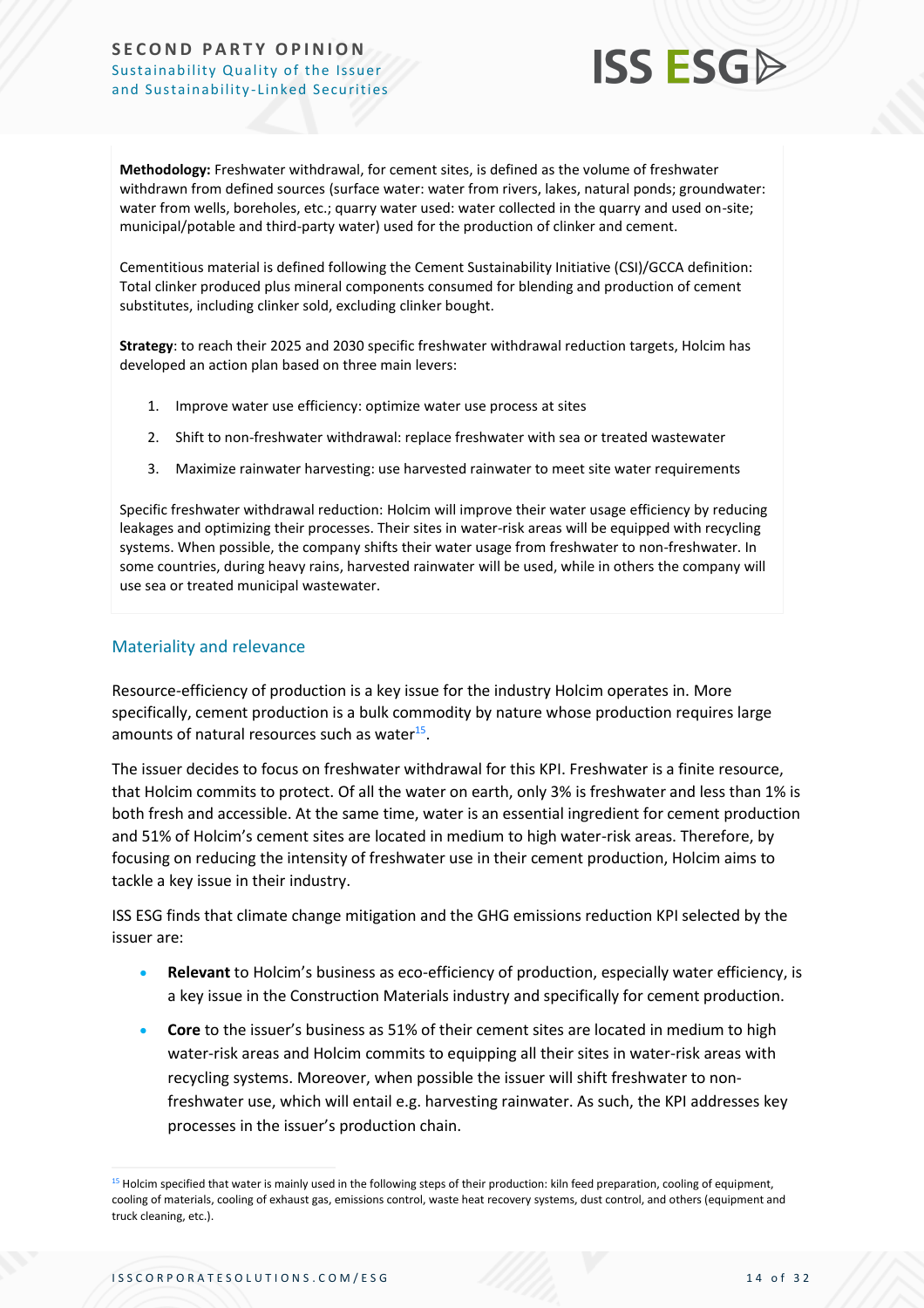

• **Material** to Holcim given that the production of cement is highly dependent on water, as water is a key ingredient in the final product as well as a necessary tool in cement's production process (e.g. for cooling). Freshwater the most commonly used water source. Hence, freshwater withdrawal is relevant for a key ESG challenge faced by the issuer, as well as the Construction Materials industry at large.

#### Consistency with overall company's sustainability strategy

Holcim identified their impact on nature as one of their four strategic sustainability pillars, alongside climate and energy, circular economy and people. The nature pillar includes biodiversity and water. Their ambition is to become a nature-positive company by restoring and preserving biodiversity and water while bringing more nature into cities. In partnership with the International Union for Conservation of Nature (IUCN), Holcim developed rehabilitation plans and a science-based methodology for their impact on biodiversity. With the accelerated deployment of Holcim's solutions such as green roof systems, they aim to contribute to more livable and green urban environments.

#### Measurability

- **Scope and perimeter:** The water KPI applies to 100% of Holcim's cement production operations on a global scale.
- **Quantifiable/Externally verifiable:** The KPI selected is measurable and quantifiable. Holcim follows the guidelines of the Global Cement and Concrete Association (GCCA). The freshwater withdrawal intensity will be measured as liters of freshwater per ton of cementitious material. This data is typically measured at the production site, but it can also be calculated by measurement or by estimation $^{16}$ .
- **Externally verified:** The KPI selected is externally verified, as the specific freshwater withdrawal expressed in liters per ton of cementitious material is audited and verified annually by an independent external party (Ernst & Young).
- **Benchmarkable:** Since freshwater withdrawal in the cement industry is a key issue, there are multiple sectorial peers who report on the same KPI. A limitation for benchmarking is posed by the possibility that different companies use different methodologies, for example absolute versus intensity targets.

*Opinion on KPI selection: ISS ESG finds that the KPI selected is relevant, core and material to the issuer's business model and consistent with its sustainability strategy. The KPI is appropriately measurable, quantifiable, externally verifiable, externally verified and benchmarkable.*

<sup>16</sup> Holcim uses the following guidance for the measurement of freshwater withdrawal:

 <sup>1.</sup> Measurement: quantification of water volume according to the water instantaneously passing by the cross-section of a channel or pipe, using flow measurement or a meter.

 <sup>2.</sup> Calculation by measurement: water volume is gauged by short-term or instant measurement, by multiplying measured flow rate and pump operational hours; or by the difference between two measurements, such as water withdrawal and discharge.

 <sup>3.</sup> Calculation by estimation: by multiplying rated capacity of the pump manufacturer and pump operating hours.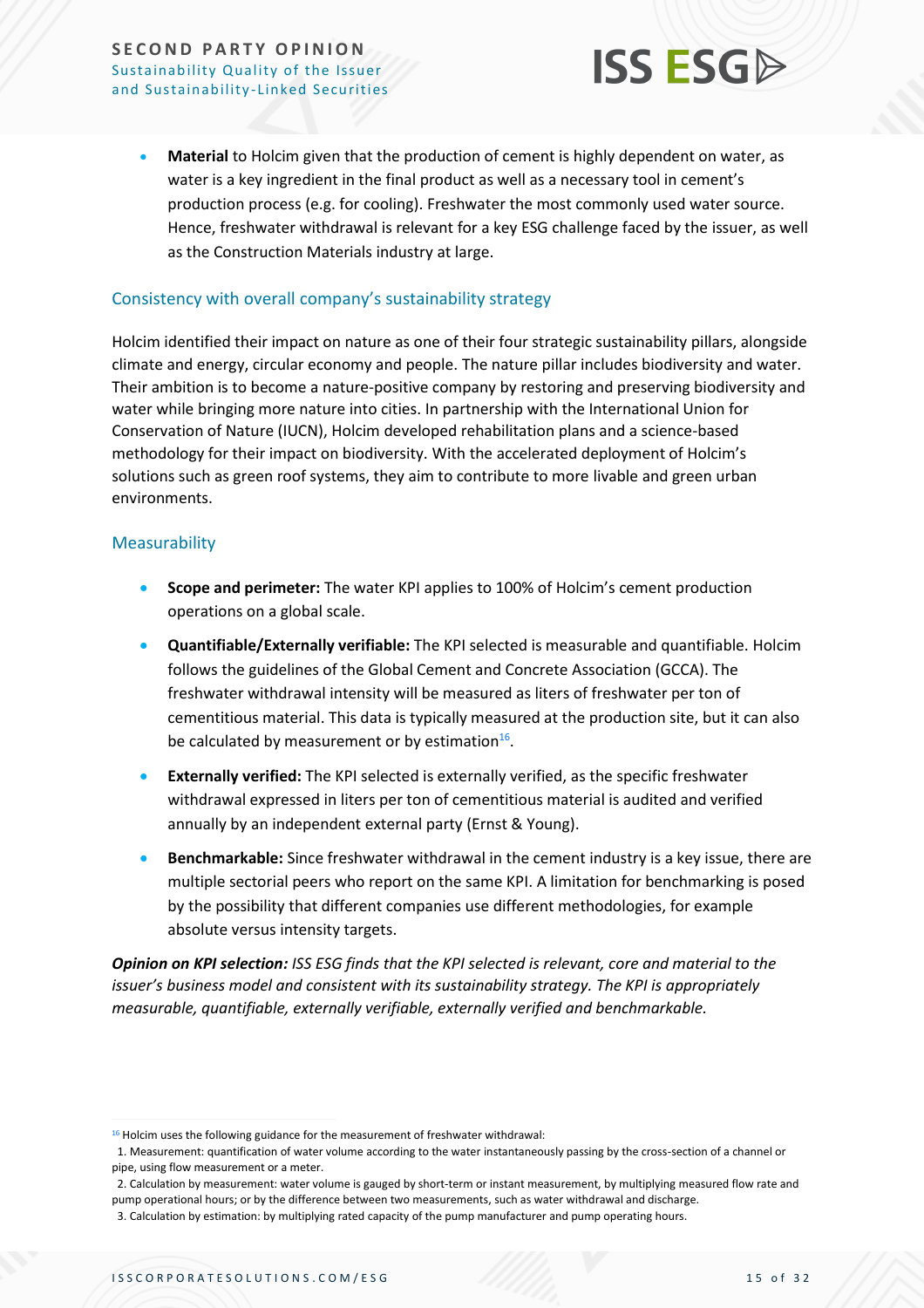

#### **1B.2 SPT 3 and 4: Freshwater withdrawal intensity reduction**

#### SPT set by the issuer

#### **FROM ISSUER'S FRAMEWORK 17**

- **Sustainability Performance Target<sup>18</sup> (SPT) 3:** Reduce specific freshwater withdrawal per ton of cementitious material by 25% by 2025 from a 2018 baseline
- **Sustainability Performance Target (SPT) 4:** Reduce specific freshwater withdrawal per ton of cementitious material by 33% by 2030 from a 2018 baseline

#### **SPT 3 Observation Date:** 31 December 2025

**SPT 4 Observation Date:** 31 December 2030

**Baseline year:** 2018

**Baseline intensity:** 317 liters freshwater per ton of cementitious material

#### **Historical performance and target trajectory:**

| SPECIFIC FRESHWATER WITHDRAWAL AT CONSTANT 2020 SCOPE (LITERS<br><b>FRESHWATER / T CEMENTITIOUS)</b> |                                        |  |  |
|------------------------------------------------------------------------------------------------------|----------------------------------------|--|--|
| 2017                                                                                                 | 343                                    |  |  |
| 2018 (baseline) $^{19}$                                                                              | 317                                    |  |  |
| 2019                                                                                                 | 299                                    |  |  |
| 2020                                                                                                 | 273                                    |  |  |
| 2025 target                                                                                          | 238 (25% reduction from 2018 baseline) |  |  |
| 2030 target                                                                                          | 211 (33% reduction from 2018 baseline) |  |  |

#### **Factors that support the achievement of the target:**

- Decrease of the availability of freshwater resources
- Water preservation

#### Ambition

#### Against company's past performance

The issuer provided four years of historical data and set the baseline year to 2018. The SPT is to reduce freshwater withdrawal per ton of cementitious material by 25% by 2025 (SPT 3) and by 33% by 2030 (SPT 4) compared to a 2018 baseline. Table 2 displays the performance. Holcim achieved a Year-on-Year reduction of -7.58%, -5.68% and -8.70% for the years 2018, 2019 and 2020 respectively. The

<sup>&</sup>lt;sup>17</sup> This table is displayed by the issuer in its Sustainability-Linked Financing Framework and have been copied over in this report by ISS ESG for clarity.

<sup>&</sup>lt;sup>18</sup> Please note that KPI 2 is connected to SPT 3 and SPT 4. KPI 1 is connected to both SPT 1 and SPT 2.

<sup>&</sup>lt;sup>19</sup> The baseline may be adjusted to reflect significant changes in group structure or KPI calculation methodology.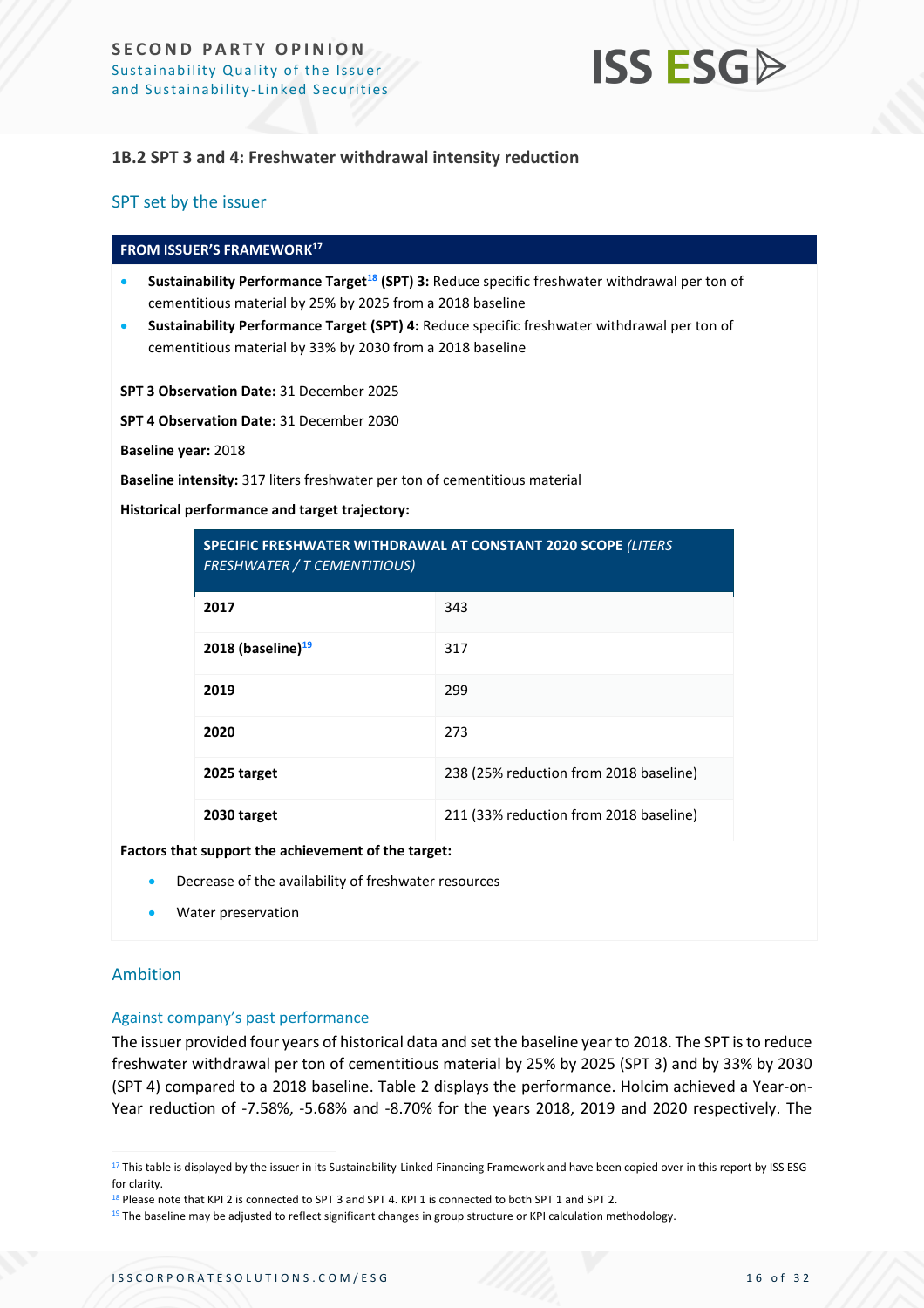

compound annual growth rate (CAGR) for SPT 3 and SPT 4 compared to the baseline year respectively -4.01% and -3.34%, which in both cases is quantitatively lower than the Year-on-Year reduction rates of the past 3 years.

It is important to place this finding in the appropriate context. In 2020, Holcim withdrew 273 liters of freshwater per ton of cementitious material. The issuer outperforms its competitors on this metric, because, following the benchmarking exercise that Holcim conducted, data shows that in 2020 three of Holcim's direct competitors withdrew an estimated 325 to 492 liters of freshwater per ton of cementitious material.

In conclusion, it is important to note that Holcim has already taken steps in the past to reduce their freshwater withdrawal intensity steeply and that, compared to peers, the issuer already has a more efficient production in terms of freshwater withdrawal. Going forward, measures to reduce freshwater withdrawal intensity even further will require more effort of the issuer than in the past.

| <b>TABLE 2.</b>                     | <b>FRESHWATER WITHDRAWAL (LITERS</b><br><b>FRESHWATER/T CEMENTIOUS)</b> | <b>YEAR-ON-YEAR</b><br><b>REDUCTION</b> | <b>CAGR<sup>20</sup></b> (TARGET VS.<br><b>BASELINE)</b> |
|-------------------------------------|-------------------------------------------------------------------------|-----------------------------------------|----------------------------------------------------------|
| 2017                                | 343                                                                     |                                         |                                                          |
| 2018 (baseline)                     | 317                                                                     | $-7.58%$                                |                                                          |
| 2019                                | 299                                                                     | $-5.68%$                                |                                                          |
| 2020                                | 273                                                                     | $-8.70%$                                |                                                          |
| 2025 target $-$<br>SPT <sub>3</sub> | 238                                                                     |                                         | $-4.01%$                                                 |
| 2030 target $-$<br>SPT <sub>4</sub> | 211                                                                     |                                         | $-3.43%$                                                 |

*Therefore, ISS ESG concludes that the SPTs set by the issuer are ambitious compared to past performance.*

#### Against company's sectorial peers

ISS ESG conducted a benchmarking of the SPTs set by Holcim against the Construction Material peer group of 98 listed companies derived from the ISS ESG Universe. Out of that peer group, 17 companies (including Holcim) set a freshwater reduction target, from which 7 are an absolute target and 10 an intensity target. As such, Holcim ranks in the top 17% of the peer group in terms of targets set.

Out of the 10 peers who have set an intensity target, 5 have set a reduction target of 30% or higher within a comparable timeline as Holcim. A comparison of the Compound Annual Growth Rates (CAGR) of this subgroup places SPT 3 in the top 2 and SPT 4 in the top 4 of the subgroup of peers with intensity targets. However, comparing the issuer's SPTs with



 $20$  CAGR = Compound Annual Growth Rate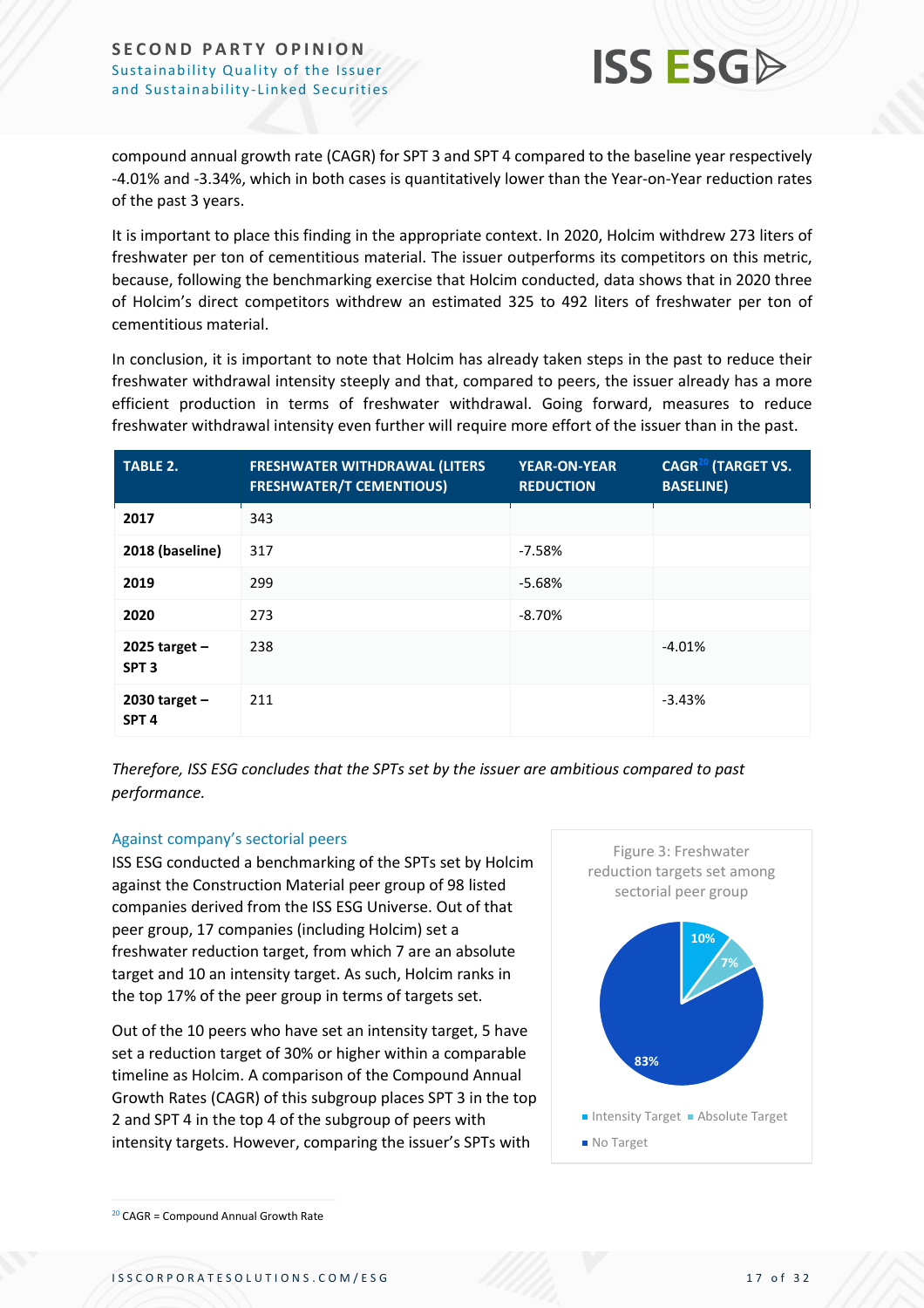

those of peers is limited due to the different methodologies used for target setting.

Moreover, Holcim has conducted its own benchmarking exercise $^{21}$  to compare the current performance on freshwater efficiency with a set of 3 competitors. In 2020, Holcim withdrew 273 liters of freshwater per ton of cementitious material; the SPTs sets a pathway to reduce this to 238 in 2025 and to 211 liters in 2030. In 2020, competitors withdrew an estimated 325 to 492 liters of freshwater per ton. While this benchmarking exercise assesses current performance rather than target setting, it is important to note that the level of freshwater withdrawal of Holcim has been more efficient than the 3 direct competitors in the past.

*ISS ESG concludes that the SPTs set by the issuer are ambitious compared to Construction Materials sector practices in terms of defining a freshwater reduction target.*

#### Against international targets

#### **Global Cement and Concrete Association**

The Global Cement and Concrete Association (GCCA) published their sustainability guidelines for the monitoring and reporting of water in cement manufacturing<sup>22</sup> in October 2019. As the cement industry relies heavily on water for their production process, the impacts of water use are an important sustainability issue for the sector. The GCCA is the global organization for the cement and concrete sector, establish in 2018 and headquartered in London. Holcim has followed GCCA's guidance in crafting the KPI and SPT in order to adhere to industry standards and recommendations. However, GCCA has not conducted a target setting exercise for the industry.

#### **CDP**

The Carbon Disclosure Project (CDP) is a non-profit organization that runs the global disclosure system for investors, companies, cities, states and regions to manage their environmental impacts. Their global environmental disclosure system is based on the annual scoring exercise of companies, done by taking the information supplied in annual reporting processes of companies to score them based on their level of disclosure and pathway towards environmental leadership. The questionnaires that the CDP uses for their benchmarking are aligned with the TCFD recommendations.

CDP ranks companies on different sustainability topics, including water. In 2020, Holcim scored an Afor on the Water Security scoreboard of the CDP. This score was based on CDP's methodology<sup>23</sup>, which summarizes the responder's progress towards water stewardship evidenced by the company's response and disclosure. The A and A- scores are considered the highest, "leadership" level<sup>24</sup>. Of the 34 Cement companies that received a CDP score in 2020, Holcim ranks in the top 3 in the Water Security category.

While a CDP score does not equate to an international target, in the absence of quantified freshwater withdrawal targets on an international or sectorial scale, the fact that Holcim obtained a an A- score ranks the company is noteworthy, particularly in the absence of quantified freshwater

<sup>&</sup>lt;sup>21</sup> Holcim derived the data of competitors directly from their company sustainability and annual reports or calculated the data according to their sustainability and annual reports. Due to differences in methodology, the validity of the outcome of this benchmarking is limited.  $22$  GCCA, 'Sustainability guidelines for the monitoring and reporting of water in cement manufacturing', October 2019, [https://gccassociation.org/wp-content/uploads/2019/10/GCCA\\_Guidelines\\_Water\\_v04\\_AMEND.pdf](https://gccassociation.org/wp-content/uploads/2019/10/GCCA_Guidelines_Water_v04_AMEND.pdf)

<sup>&</sup>lt;sup>23</sup> More information[: CDP Water Security 2021 Scoring Methodology](https://guidance.cdp.net/en/guidance?cid=20&ctype=theme&idtype=ThemeID&incchild=1µsite=0&otype=ScoringMethodology&tags=TAG-607%2CTAG-593)

<sup>&</sup>lt;sup>24</sup> The CDP scoring scale goes from A to F, where A is leadership level, B is management level, C is awareness level, D is disclosure level and F is failure to provide sufficient information to be evaluated.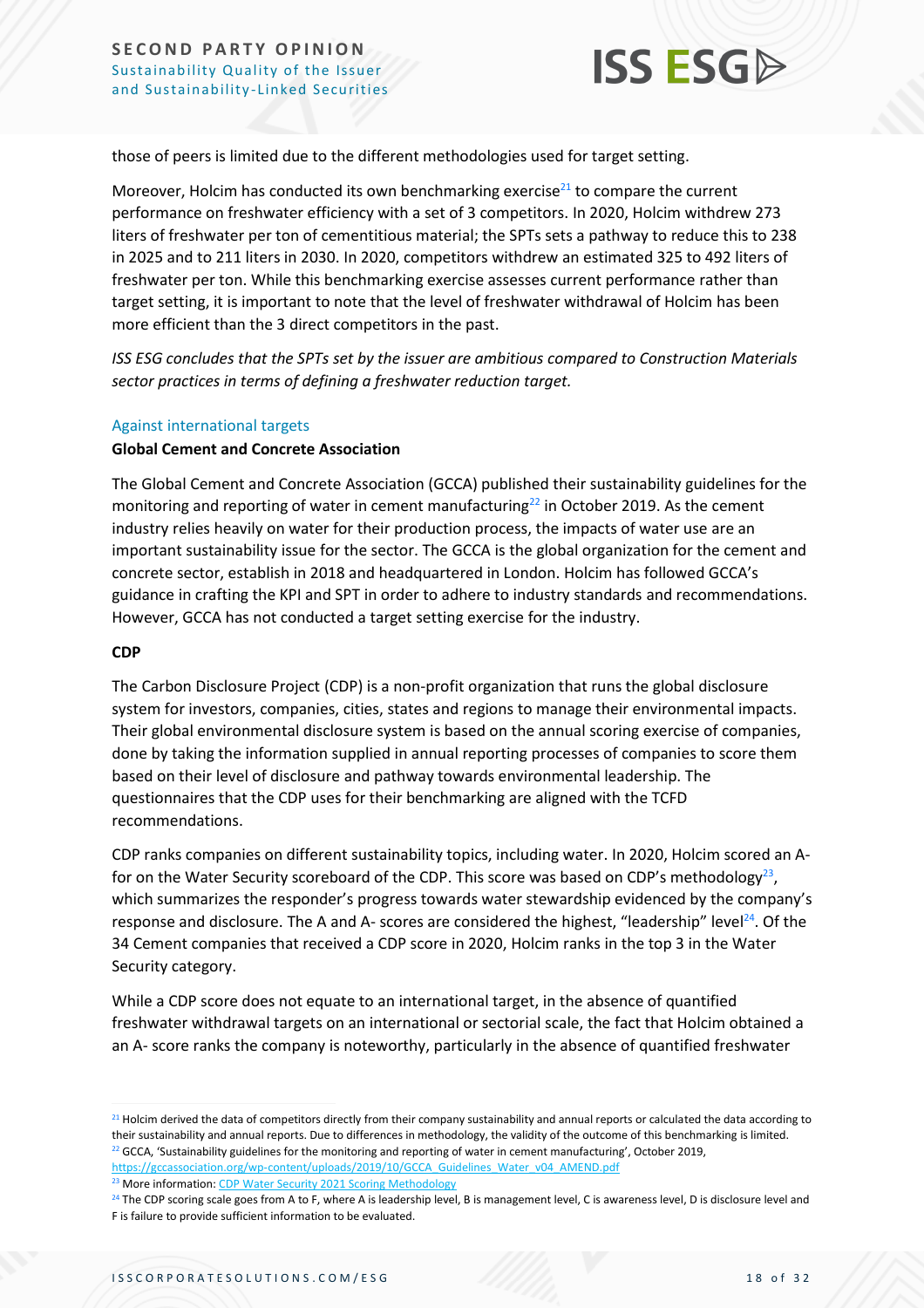

withdrawal targets on an international or sectorial scale. It does not show the ambition of the SPT, but it reaffirms Holcim's current performance on water issues.

*In the absence of an international target for the SPTs calibrated by the issuer, ISS ESG cannot conclude that the level of ambition of the SPTs against international targets.*

#### Measurability & comparability

- **Historical data:** The issuer provided relevant historical data by setting the baseline year of its SPT to 2018 and provided all yearly freshwater withdrawal data since 2017, going beyond the SLBP of providing historical data for previous 3 years.
- **Timeline:** The issuer defined a precise timeline related to the SPTs achievements, including the target observation date and the frequency of SPTs measurement.

### Supporting strategy and action plan

To reach their 2025 and 2030 specific freshwater withdrawal reduction targets, Holcim has developed an action plan based on three main levers:

- 1. Improve water use efficiency: optimize water use process at sites
- 2. Shift to non-freshwater withdrawal: replace freshwater with sea or treated wastewater
- 3. Maximize rainwater harvesting: use harvested rainwater to meet site water requirements

Specifically, Holcim aims to reduce their freshwater withdrawal intensity by improving their water usage efficiency by reducing leakages and optimizing our processes. Their sites in water-risk areas will be equipped with recycling systems. When possible, the company will shift their water usage from freshwater to non-freshwater. In some countries, during heavy rains, harvested rainwater will be used, while in others the company will use sea or treated municipal wastewater.

*Opinion on SPT calibration: ISS ESG finds that SPT 3 and 4 calibrated by Holcim are ambitious against past performance and against sectorial peers. Despite the fact that the SPTs yearly projected reduction rate are lower than in the past, several qualitative considerations have been taken into consideration. The fact that Holcim has taken steps in the past to reduce their freshwater withdrawal intensity steeply and that, compared to peers, the issuer already has a more efficient production in terms of freshwater withdrawal, lead to the conclusion that the SPTs are ambitious against past performance. Second, out of the sectorial peer group of 98 companies, 17 companies (including Holcim) set a freshwater reduction target, from which 7 set an absolute target and 10 an intensity target. As such, Holcim ranks in the top 17% of the peer group in terms of targets set. Third, due to a lack of international targets on freshwater withdrawal intensity, no level of ambition of the SPTs against international targets can be assessed. Lastly, the targets are set in a clear timeline and supported by a strategy and action plan disclosed in the company's framework.*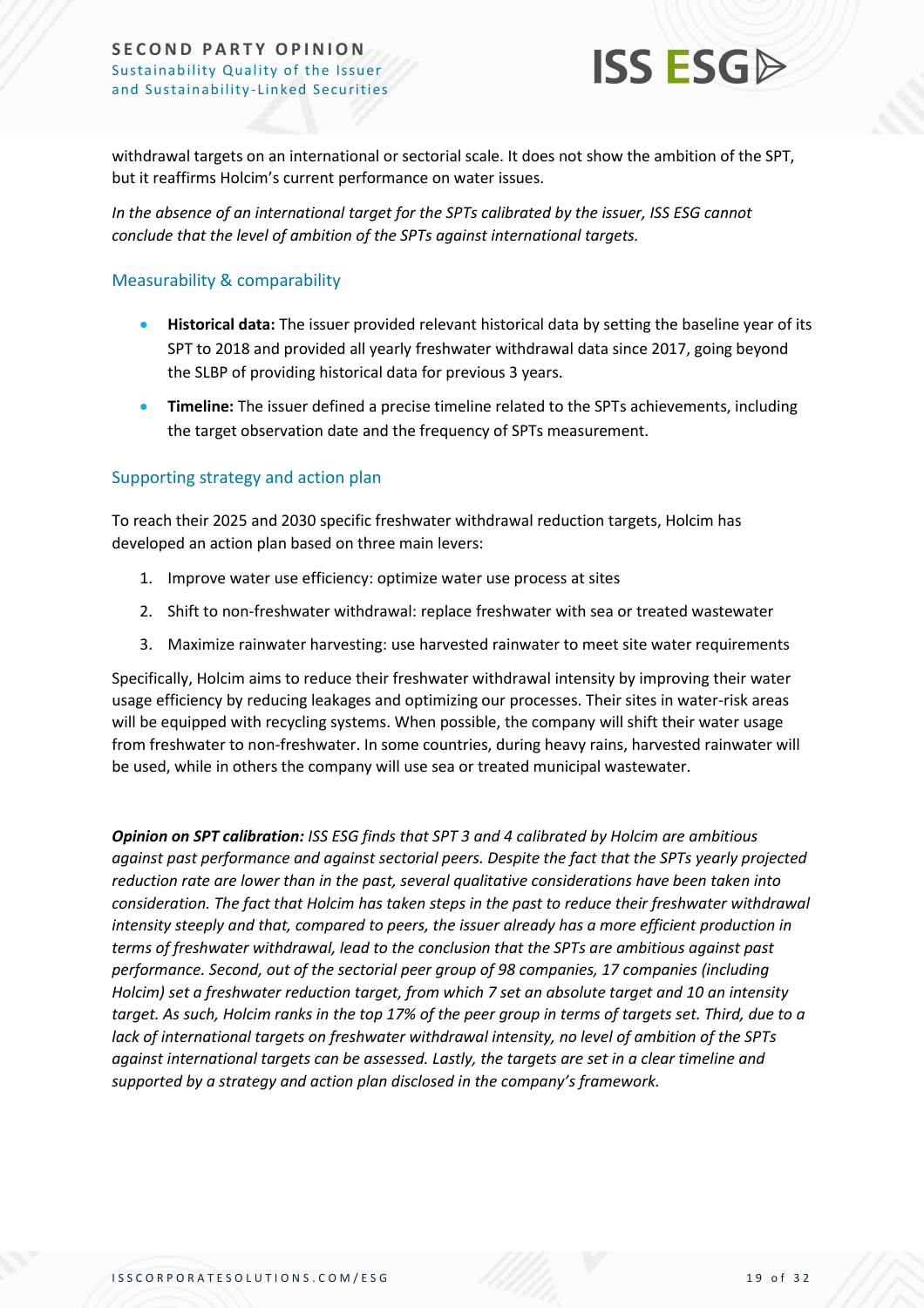

# <span id="page-19-0"></span>**PART 2: ALIGNMENT WITH ICMA SUSTAINABILITY-LINKED BOND PRINCIPLES AND LMA SUSTAINABILITY-LINKED LOAN PRINCIPLES**

**Rationale for Framework**

#### **FROM ISSUER'S FRAMEWORK**

Recognizing the role of sustainable finance in supporting the transition to a low-carbon and more resource efficient economy, Holcim has decided to put in place a Sustainability-Linked Financing Framework to link its funding with its sustainability objectives, leveraging ambitious timelines to achieve sustainability performance that is relevant, core and material to our business.

Holcim's previous sustainability-linked transactions on the bond and loan markets have supported its belief that sustainable finance allows it to mobilize and partner with its stakeholders along its long-term environmental and social commitments. Recent examples are (i) the sustainability-linked syndicated revolving credit facility signed in August 2021 for an amount of EUR 3 billion and a maturity of 5 years, with environmental and social KPIs and (ii) Holcim's participation in the CFO taskforce for the Sustainable Development Goals (SDGs) launched by the United Nations – in order to align its corporate finance actions to the SDGs. Through this initiative, the group committed to having at least 40% sustainable financing<sup>25</sup> by 2024.

Future sustainability-linked instruments under this Framework may include public bonds, private placements, promissory notes (Schuldscheindarlehen), loans and any other sustainability-linked financing instruments.

In November 2021, Holcim updated its Sustainability-Linked Financing Framework launched in November 2020. To increase transparency and the robustness of its climate pathway, the company added a new CO2 target for 2025 of 520kg net CO2 per ton of cementitious material, aligned with a well below 2°C scenario on the pathway to its SBTi 2030 target. It also added a new KPI based on freshwater withdrawal per ton of cementitious material.

*Opinion: ISS ESG considers the Rationale for Issuance description provided by Holcim as aligned with the SLBPs and the SLLPs.*

#### **2.1. Selection of KPI**

*ISS ESG conducted a detailed analysis of the sustainability credibility of KPI selection available in section 1 of this report.*

*Opinion on KPI 1: ISS ESG finds that the KPI selected is core and relevant to the issuer's business model and consistent with its sustainability strategy. It is material to the issuer's direct operations but does not cover the entire corporate value chain. This is because the KPI does not include the Scope 2 nor Scope 3 emissions, which together represent 30% of the company's overall emissions. Holcim has also SBTi validated targets to cover its Scope 2 and 3 emissions, which are not included on this Framework. The KPI is appropriately measurable, quantifiable, externally verifiable, externally verified, and benchmarkable.*

<sup>&</sup>lt;sup>25</sup> Sustainable financing means: any committed financing instrument drawn and undrawn which has a sustainability feature which includes performance-based (sustainability KPI, ESG linked) or use-of-proceed-based products (green, social, transition bonds) incurred by the parent company or consolidated entities.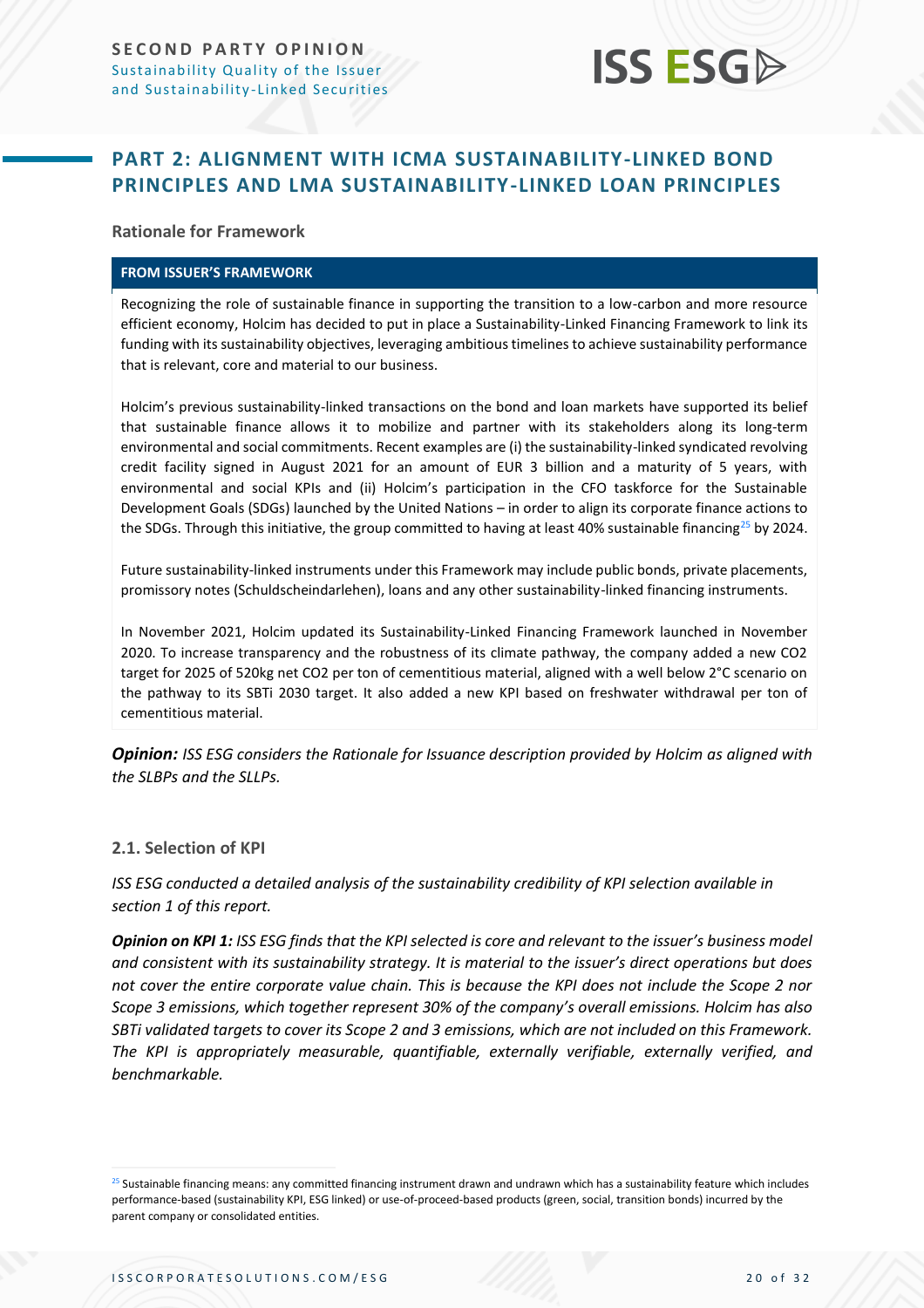

*Opinion on KPI 2: ISS ESG finds that the KPI selected is relevant, core and material to the issuer's business model and consistent with its sustainability strategy. The KPI is appropriately measurable, quantifiable, externally verifiable, externally verified, and benchmarkable.*

**2.2. Calibration of Sustainability Performance Target (SPTs)**

*ISS ESG conducted a detailed analysis of the sustainability credibility of SPTs is available in section 1 of this report.*

*Opinion on SPT 1 and SPT 2: ISS ESG finds that SPT 1 and 2 calibrated by Holcim are ambitious against the company's past performance. SPT 2 is ambitious against the Construction Materials sector peer group in the ISS ESG universe in terms of defining an SBTi-verified Scope 1 GHG emissions reduction target. SPT 1, being a subset of SPT 2, can be regarded as ambitious against peers as well. The SPTs are in a similar order of magnitude as the top tier companies in the Construction Materials sector in ISS ESG Universe. SPT 2 is deemed ambitious against the Paris Agreement and SPT 1, despite not being separately verified by the SBTi, can be considered in line with the pathway for Scope 1 and 2 emissions reduction by 2030 for well below 2 degree scenario. It is worth noting that the SBTi verified Holcim's Scope 1 and 2 emissions targets independently, however the SPT1 and 2 only include Scope 1 emissions, which account for 75% of the company's total emissions. The targets are set in a clear timeline and supported by a strategy and action plan disclosed in the company's framework.*

*Opinion on SPT 3 and SPT 4: ISS ESG finds that SPT 3 and 4 calibrated by Holcim are ambitious against past performance and against sectorial peers. Despite the fact that the SPTs yearly projected reduction rate are lower than in the past, several qualitative considerations have been taken into consideration. The fact that Holcim has taken steps in the past to reduce their freshwater withdrawal intensity steeply and that, compared to peers, the issuer already has a more efficient production in terms of freshwater withdrawal, lead to the conclusion that the SPTs are ambitious against past performance. Second, out of the sectorial peer group of 98 companies, 17 companies (including Holcim) set a freshwater reduction target, from which 7 set an absolute target and 10 an intensity target. As such, Holcim ranks in the top 17% of the peer group in terms of targets set. Third, due to a lack of international targets on freshwater withdrawal intensity, no level of ambition of the SPTs against international targets can be assessed. Lastly, the targets are set in a clear timeline and supported by a strategy and action plan disclosed in the company's framework.*

# **2.3. Sustainability-Linked Securities Characteristics**

#### **FROM ISSUER'S FRAMEWORK**

**Unless otherwise stated, the proceeds of Holcim's Sustainability-Linked Notes will be used for general corporate purposes.** 

Any series of Sustainability-Linked Notes may refer to one or more Sustainability Performance Targets and/or to one or more Target Observation Dates. The structural characteristics of any Sustainability-Linked Bond, including the impact of Holcim's KPI performance compared to the applicable SPT, will be specified in the transaction documentation.

*The below comes from the issuer's bond prospectus<sup>26</sup> .* 

<sup>26</sup> <https://www.holcim.com/sites/holcim/files/atoms/files/holcim-2021-base-prospectus-entm.pdf>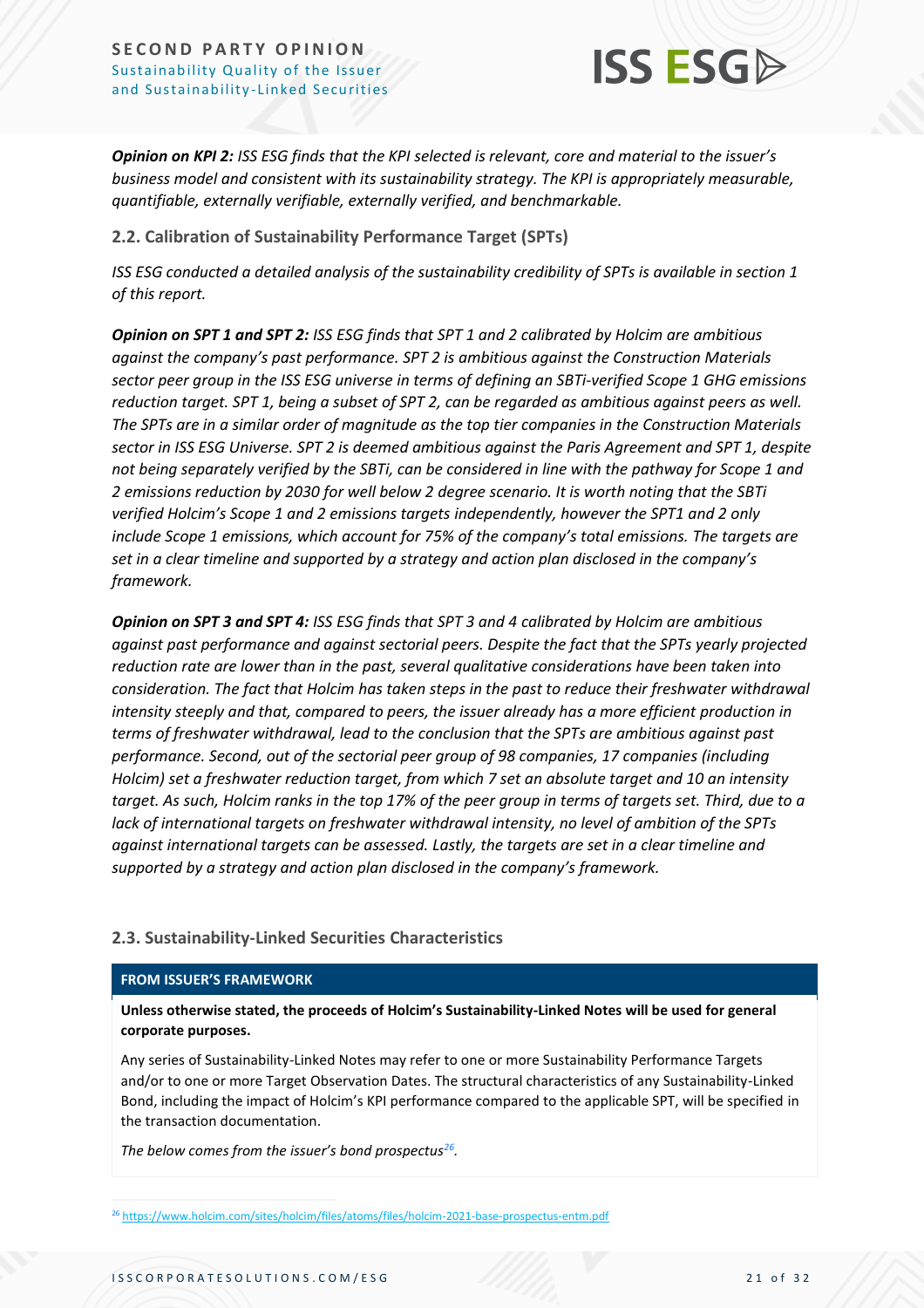

*In relation to any Sustainability-Linked Notes issued under the Program, if:* 

- *a) the Group does not achieve the Sustainability Performance Target on the Target Observation Date as determined by an independent auditor and confirmed in such independent auditor's verification assurance certificate;*
- *b) Holcim Ltd has not published an independent auditor's verification assurance certificate on whether the Group has achieved the Sustainability Performance Target on or before the date falling 5 business days prior to the Sustainability-Linked Reference Date of the Notes; or*
- c) *the independent auditor's verification assurance certificate contains a reservation about whether or not the Sustainability Performance Target has been achieved on the Target Observation Date,*

*a coupon step-up or a premium amount will be payable by the Relevant Issuer under such Sustainability-Linked Notes.*

*Opinion: ISS ESG considers the Sustainability-Linked Securities Characteristics description provided by Holcim as aligned with the SLBPs and SLLPs. The issuer gives a detailed description of the potential variation of the financial characteristics of the securities, while clearly defining the KPI and SPTs and its calculation methodologies. The issuer has established provisions in the case of force-majeure.* 

#### **2.4. Reporting**

#### **FROM ISSUER'S FRAMEWORK**

Holcim will communicate annually on the relevant KPIs and SPTs, making up-to-date information and reporting available on its website $27$ :

- Holcim's integrated annual report and sustainability performance report will include the performance of the selected KPI(s), including baselines and recalculation where relevant, covered by an assurance statement by an external auditor;
- Following a Target Observation Date, a verification assurance certificate confirming whether the performance on the KPI meets the relevant SPTs will be published on Holcim's website; and
- Any information enabling investors to monitor the level of ambition of the SPTs (e.g., any update in the Holcim's sustainability strategy or on the related KPI/ESG governance, and more generally any information relevant to the analysis of the KPIs and SPTs) will also be published on Holcim's website;
- In addition, Holcim will publicly disclose its environmental and climate related data through the CDP Climate and Water Disclosure questionnaires on a yearly basis.

*Opinion: ISS ESG considers the Reporting description provided by Holcim as aligned with the SLBPs and SLLPs. This will be made publicly available annually and include relevant information, reflecting best market practices.*

<sup>27</sup> See[: https://www.holcim.com/sustainability-reports](https://www.holcim.com/sustainability-reports)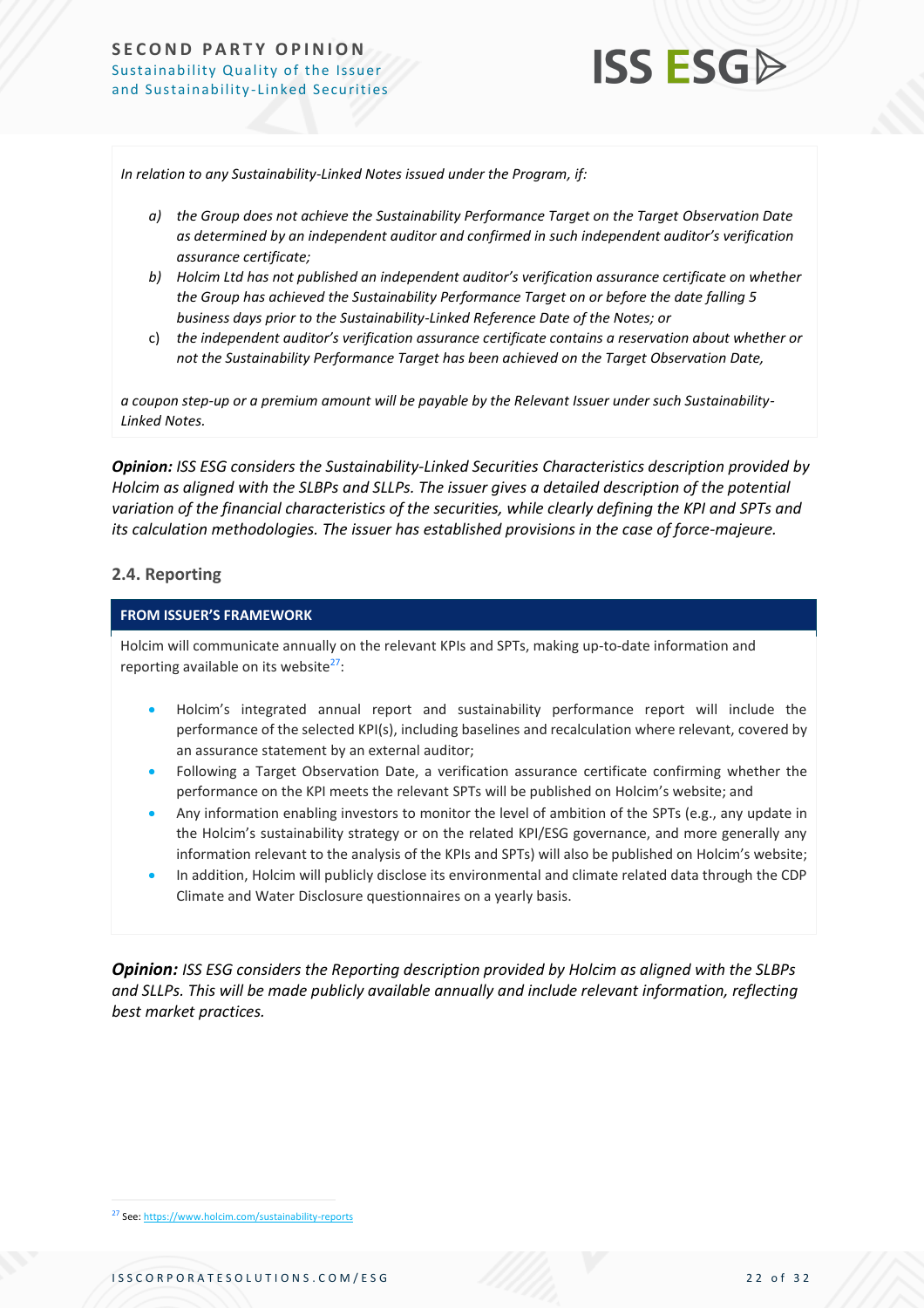# **ISS ESG**

# **2.5. Verification**

# **FROM ISSUER'S FRAMEWORK**

The framework and the associated annual reporting will benefit from three layers of external verification:

- **Second party opinion by a recognized ESG agency** on the alignment of the Framework and the associated documentation with the Sustainability-Linked Bond Principles, including an assessment of the relevance, robustness and reliability of selected KPIs, the rationale and level of ambition of the proposed SPTs, the relevance and reliability of selected benchmarks and baselines, and the credibility of the strategy outlined to achieve them, based on scenario analyses, where relevant.
- **Post-issuance verification: An assurance statement by an auditor or external verifier** on the KPIs information included in its integrated annual report and sustainability performance report annually.
- **A verification assurance certificate** confirming whether the performance on the KPI meets the relevant SPT, published on Holcim's website following a Target Observation Date.

*Opinion: ISS ESG considers the Verification description provided by Holcim as aligned with the SLBPs and SLLPs. The issuer plans on having all annual values of the SPTs published and verified. This will outline the performance against the SPT, the related impact and timing of such impact on the securities financial characteristics.*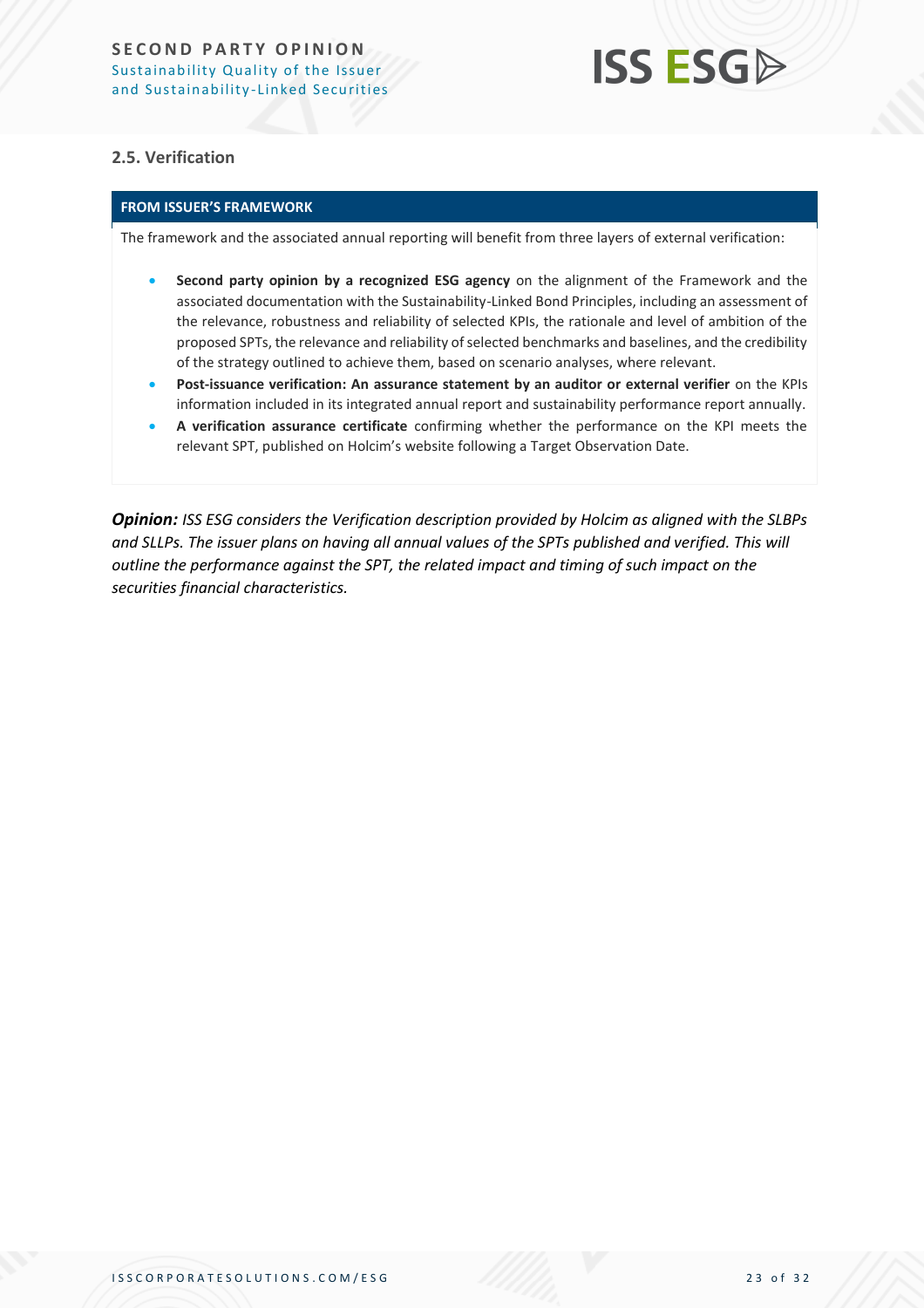

# **PART 3: HOLCIM'S ESG PERFORMANCE AND STRATEGY**

<span id="page-23-0"></span>The ISS ESG Corporate Rating provides material and forward-looking environmental, social and governance (ESG) data and performance assessments.

| COMPANY       | <b>SECTOR</b>                           | DECILE RANK | <b>TRANSPARENCY</b>       |
|---------------|-----------------------------------------|-------------|---------------------------|
| <b>HOLCIM</b> | <b>CONSTRUCTION</b><br><b>MATERIALS</b> |             | LEVEL<br><b>VERY HIGH</b> |

This means that the company currently shows a high sustainability performance against peers on key ESG issues faced by Construction Materials sector and obtains a Decile Rank relative to industry group of 1, given that a decile rank of 1 indicates highest relative ESG performance out of 10.

# *ESG performance*

As of 02.11.2021, this Rating places Holcim 3<sup>rd</sup> out of 106 companies rated by ISS ESG in the Construction Materials sector.

Key Challenges faced by companies in term of sustainability management in this sector are displayed in the chart on the right, as well as the issuer's performance against those key challenges in comparison to the average industry peers' performance.

#### **Key Issue Performance**



# *Sustainability Opportunities*

Holcim is principally engaged in the production of mineral-based construction materials such as cement, concrete, and aggregates. These products and related services do not directly contribute to the achievement of global sustainability objectives.

# *Sustainability Risks*

Minerals-based construction materials are bulk commodities by nature whose production requires large amounts of natural resources such as limestone, energy, and water. Challenges for a manufacturer of these products, such as Holcim, revolve around energy and resource efficiency in production, biodiversity and rehabilitation management at raw material extraction sites, and worker safety and accident prevention. Holcim has implemented environmental management systems at all of its operations, a majority of which is also certified to the ISO 14001 standard. In addition, a significant share of relevant operations have achieved ISO 50001 certification of their energy management systems. As a result of these efforts, the company's energy intensity has remained stable at a common industry level in recent years. Greenhouse gas as well as other air emissions intensities have also decreased or remained stable. With regard to biodiversity management and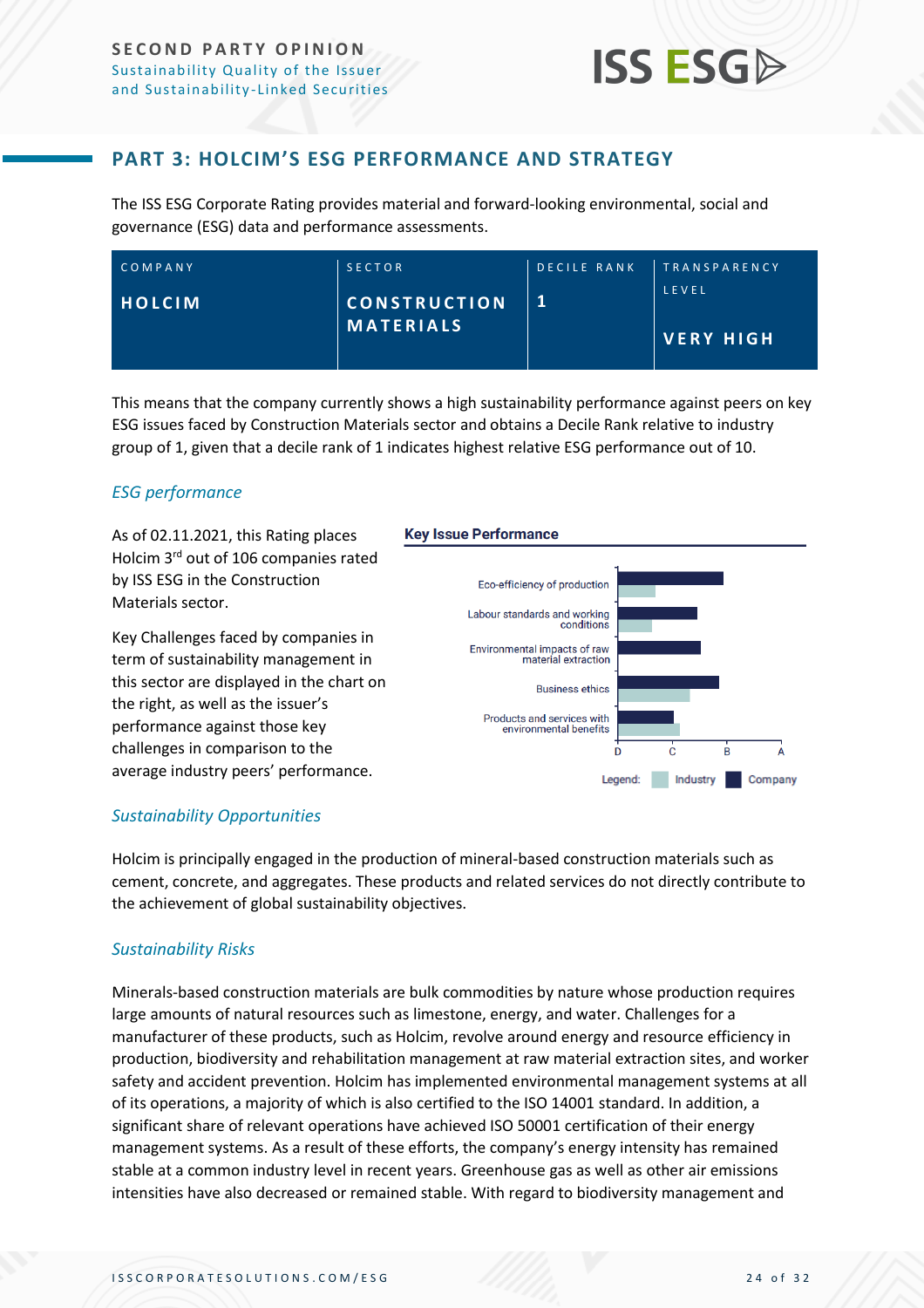

quarry rehabilitation, however, comprehensive guidelines and detailed procedures cannot make up for the fact that Holcim does not sufficiently rule out and indeed operates in or near protected areas with a high biodiversity value, such as the Queen Elizabeth National Park in Uganda. In a similar way, the company's solid management approach regarding occupational safety, which it demonstrates via the implementation of OHSAS 18001 / ISO 45001 certified health and safety management systems and decreasing accident rates, is countervailed by the significant number of fatalities among own employees and contractors in recent years.

### *Governance opinion*

Holcim has implemented governance structures that largely ensure effective supervision of the management. For example, the chairman of the board of directors (Mr. Beat W. Hess, as at April 17, 2021) is independent, as is the majority of board members. More than half of the members of the board committees in charge of audit, remuneration and nominations are independent. The company discloses its remuneration policy for executives, including long-term incentive components, which could encourage sustainable value creation.

The company has established a predominantly independent sustainability committee at board level. Furthermore, sustainability performance objectives are to some extent integrated into the variable remuneration of members of the executive management team. In order to ensure responsible business practices, Holcim has established a code of conduct covering issues such as antitrust violations, conflicts of interest, corruption and bribery, insider dealings, and validity of financial information. Relevant compliance procedures such as compliance training, compliance risk assessments and audits, and anonymous reporting channels to report potential breaches of the code are in place.

# *Sustainability impact of products and services portfolio*

Using a proprietary methodology, ISS ESG assessed the contribution of Holcim current products and services portfolio to the Sustainable Development Goals defined by the United Nations (UN SDGs). This analysis is limited to evaluation of final product characteristics and does not include practices along Holcim's production process.

| PRODUCT/SERVICES<br><b>PORTFOLIO</b>                   | <b>ASSOCIATED</b><br><b>PERCENTAGE OF</b><br><b>REVENUE</b> | <b>DIRECTION OF IMPACT</b> | <b>UN SDGS</b>                                 |
|--------------------------------------------------------|-------------------------------------------------------------|----------------------------|------------------------------------------------|
| Key products and/or<br>services to the oil<br>industry | 1%                                                          | <b>OBSTRUCTION</b>         | <b>13 GLIMATE</b><br>AFFORDABLE AND            |
| <b>Recycling services</b>                              | 2%                                                          | <b>CONTRIBUTION</b>        | <b>12</b> RESPONSIBLE<br><b>AND PRODUCTION</b> |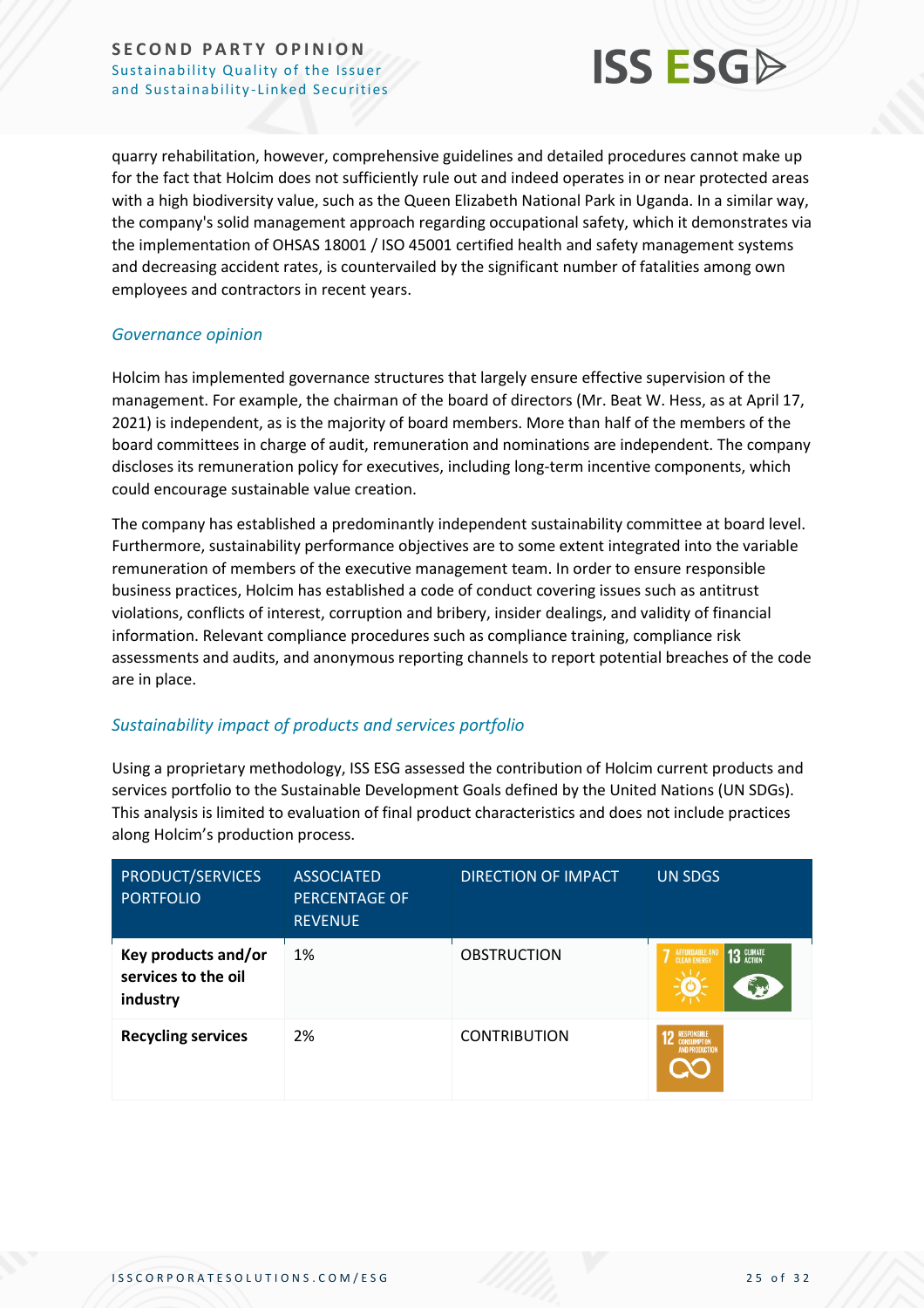

## *Breaches of international norms and ESG controversies*

The company is currently not facing any controversy.

### *Contribution of the KPIs and SPTs to sustainability objectives and priorities*

ISS ESG mapped the KPIs selected by the issuer for its Sustainability-Linked Financing Framework with the sustainability objectives defined by the issuer, and with the key ESG industry challenges as defined in the ISS ESG Corporate Rating methodology for the Construction Materials sector. Key ESG industry challenges are key issues that are highly relevant for a respective industry to tackle when it comes to sustainability, e.g. climate change and energy efficiency in the buildings sector. From this mapping, ISS ESG derived a level of contribution to the strategy of each KPIs selected.

| <b>KPIs SELECTED</b>                                                                                         | <b>SUSTAINABILITY OBJECTIVES</b><br><b>FOR THE ISSUER</b> | <b>KEY ESG INDUSTRY</b><br><b>CHALLENGES</b> | <b>CONTRIBUTION</b>                     |
|--------------------------------------------------------------------------------------------------------------|-----------------------------------------------------------|----------------------------------------------|-----------------------------------------|
| Net CO2 intensity<br>expressed as net<br>kg CO2 emitted<br>per ton of<br>cementitious<br>material (Scope 1)  |                                                           |                                              | Contribution to a<br>material objective |
| <b>Specific</b><br>freshwater<br>withdrawal<br>expressed in liters<br>per ton of<br>cementitious<br>material |                                                           |                                              | Contribution to a<br>material objective |

*Opinion: ISS ESG finds that the KPIs and SPTs considered under this framework are consistent with the issuer's sustainability strategy and material ESG topics for the issuer's industry.*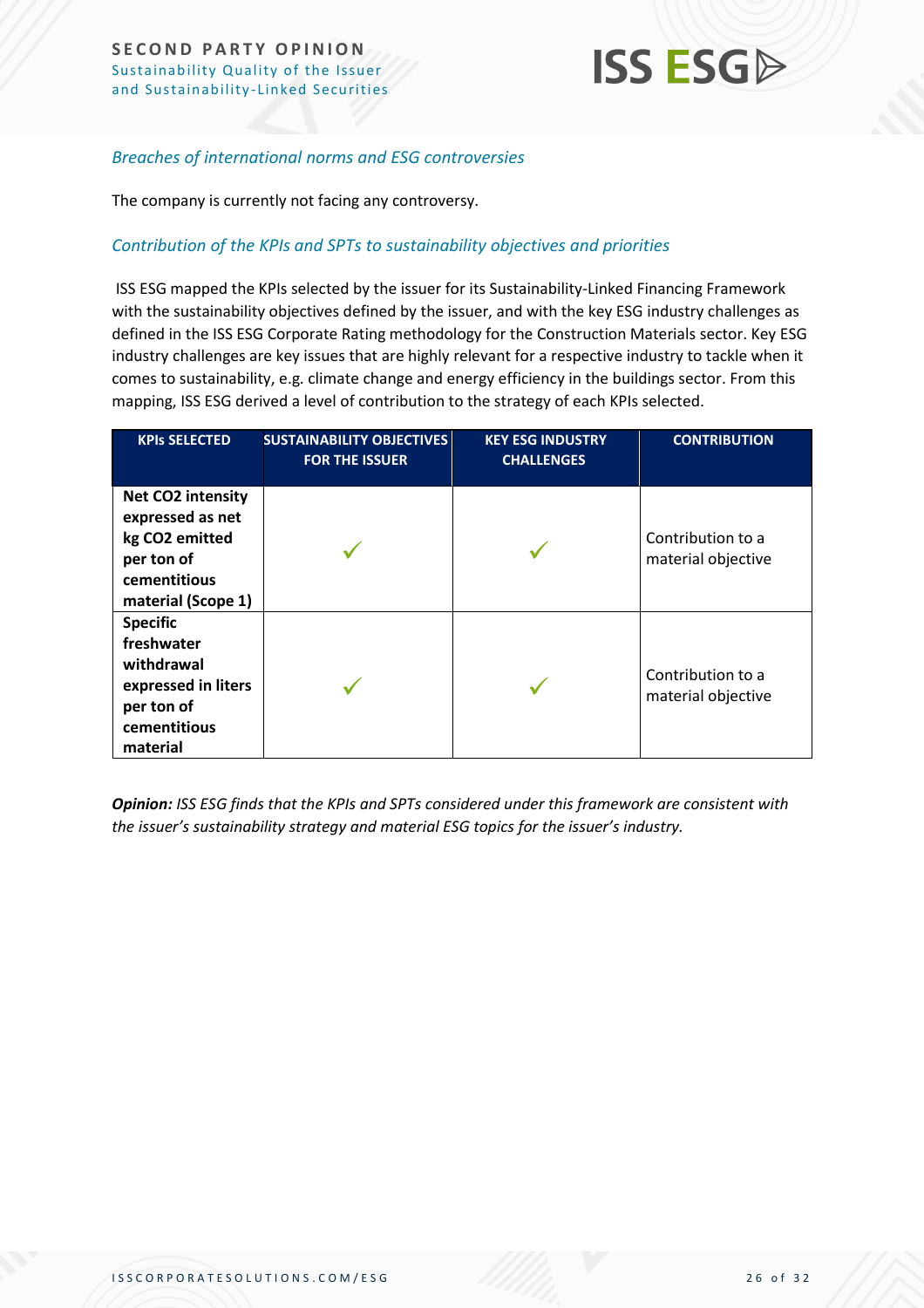

## DISCLAIMER

- 1. Validity of the SPO: For Holcim's Sustainability-Linked Bond issuances as long as the Issuer's Sustainability-Linked Financing Framework (15.02.2022), SPTs benchmarks and current good market practices and structural securities characteristics described in this document do not change.
- 2. ISS ESG uses a scientifically based rating concept to analyze and evaluate the environmental and social performance of companies and countries. In doing so, we adhere to the highest quality standards which are customary in responsibility research worldwide. In addition, we create a Second Party Opinion (SPO) on bonds based on data from the issuer.
- 3. We would, however, point out that we do not warrant that the information presented in this SPO is complete, accurate or up to date. Any liability on the part of ISS ESG in connection with the use of these SPO, the information provided in them and the use thereof shall be excluded. In particular, we point out that the verification of the compliance with the selection criteria is based solely on random samples and documents submitted by the issuer.
- 4. All statements of opinion and value judgements given by us do not in any way constitute purchase or investment recommendations. In particular, the SPO is no assessment of the economic profitability and credit worthiness of a bond but refers exclusively to the social and environmental criteria mentioned above.
- 5. We would point out that this SPO, in particular the images, text and graphics contained therein, and the layout and company logo of ISS ESG and ISS-ESG are protected under copyright and trademark law. Any use thereof shall require the express prior written consent of ISS. Use shall be deemed to refer in particular to the copying or duplication of the SPO wholly or in part, the distribution of the SPO, either free of charge or against payment, or the exploitation of this SPO in any other conceivable manner.

The issuer that is the subject of this report may have purchased self-assessment tools and publications from ISS Corporate Solutions, Inc. ("ICS"), a wholly-owned subsidiary of ISS, or ICS may have provided advisory or analytical services to the issuer. No employee of ICS played a role in the preparation of this report. If you are an ISS institutional client, you may inquire about any issuer's use of products and services from ICS by emailing [disclosure@issgovernance.com.](mailto:disclosure@issgovernance.com)

This report has not been submitted to, nor received approval from, the United States Securities and Exchange Commission or any other regulatory body. While ISS exercised due care in compiling this report, it makes no warranty, express or implied, regarding the accuracy, completeness or usefulness of this information and assumes no liability with respect to the consequences of relying on this information for investment or other purposes. In particular, the research and scores provided are not intended to constitute an offer, solicitation or advice to buy or sell securities nor are they intended to solicit votes or proxies.

Deutsche Börse AG ("DB") owns an approximate 80% stake in ISS HoldCo Inc., the holding company which wholly owns ISS. The remainder of ISS HoldCo Inc. is held by a combination of Genstar Capital ("Genstar") and ISS management. ISS has formally adopted policies on non-interference and potential conflicts of interest related to DB, Genstar, and the board of directors of ISS HoldCo Inc. These policies are intended to establish appropriate standards and procedures to protect the integrity and independence of the research, recommendations, ratings and other analytical offerings produced by ISS and to safeguard the reputations of ISS and its owners. Further information regarding these policies are available at https://www.issgovernance.com/compliance/due-diligencematerials.

© 2022 | Institutional Shareholder Services and/or its affiliates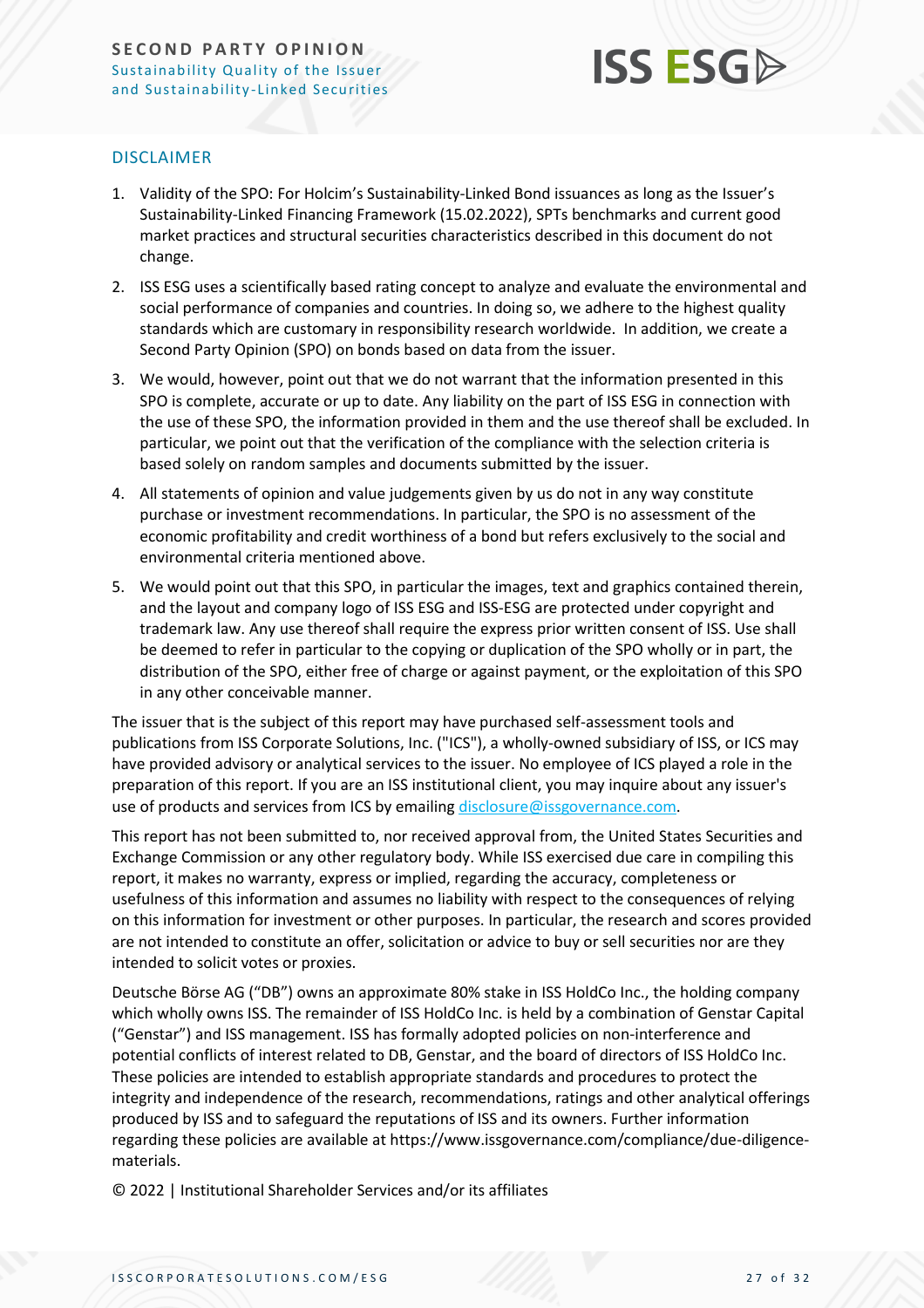# **ISS ESG**

# <span id="page-27-0"></span>ANNEX 1: ISS ESG Corporate Rating

# Methodology - Overview

The ESG Corporate Rating methodology was originally developed by Institutional Shareholder Services Germany (formerly oekom research) and has been consistently updated for more than 25 years.

**ESG Corporate Rating** - The ESG Corporate Rating universe, which is currently expanding from more than 8,000 corporate issuers to a targeted 10,000 issuers in 2020, covers important national and international indices as well as additional companies from sectors with direct links to sustainability and the most important bond issuers that are not publicly listed companies.

The assessment of a company's social & governance and environmental performance is based on approximately 100 environmental, social and governance indicators per sector, selected from a pool of 800+ proprietary indicators. All indicators are evaluated independently based on clearly defined performance expectations and the results are aggregated, taking into account each indicator's and each topic's materialityoriented weight, to yield an overall score (rating). If no relevant or up-to-date company information with regard to a certain indicator is available, and no assumptions can be made based on predefined standards and expertise, e.g. known and already classified country standards, the indicator is assessed with a D-.

In order to obtain a comprehensive and balanced picture of each company, our analysts assess relevant information reported or directly provided by the company as well as information from reputable independent sources. In addition, our analysts actively seek a dialogue with the assessed companies during the rating process and companies are regularly given the opportunity to comment on the results and provide additional information.

**Analyst Opinion** - Qualitative summary and explanation of the central rating results in three dimensions:

(1) Opportunities - assessment of the quality and the current and future share of sales of a company's products and services, which positively or negatively contribute to the management of principal sustainability challenges.

(2) Risks - summary assessment of how proactively and successfully the company addresses specific sustainability challenges found in its business activity and value chain, thus reducing its individual risks, in particular regarding its sector's key issues.

(3) Governance - overview of the company's governance structures and measures as well as of the quality and efficacy of policies regarding its ethical business conduct.

**Norm-Based Research - Severity Indicator** - The assessment of companies' sustainability performance in the ESG Corporate Rating is informed by a systematic and comprehensive evaluation of companies' ability to prevent and mitigate ESG controversies. ISS ESG conducts research and analysis [on corporate involvement in verified or alleged failures to respect recognized standards for responsible business conduct thro](https://www.issgovernance.com/esg/screening/esg-screening-solutions/#nbr_techdoc_download)ugh [Norm-Based](https://www.issgovernance.com/esg/screening/esg-screening-solutions/#nbr_techdoc_download) Research.

Norm-Based Research is based on authoritative standards for responsible business conduct such as the UN Global Compact, the OECD Guidelines for Multinational Enterprises, the UN Guiding Principles for Business and Human Rights and the Sustainable Development Goals.

As a stress-test of corporate disclosure, Norm-Based Research assesses the following:

- Companies' ability to address grievances and remediate negative impacts
- Degree of verification of allegations and claims
- Severity of impact on people and the environment, and systematic or systemic nature of malpractices

Severity of impact is categorized as Potential, Moderate, Severe, Very severe. This informs the ESG Corporate Rating.

**Decile Rank** - The Decile Rank indicates in which decile (tenth part of total) the individual Corporate Rating ranks within its industry from 1 (best – company's rating is in the first decile within its industry) to 10 (lowest – company's rating is in the tenth decile within its industry). The Decile Rank is determined based on the underlying numerical score of the rating. If the total number of companies within an industry cannot be evenly divided by ten, the surplus company ratings are distributed from the top (1 decile) to the bottom. If there are Corporate Ratings with identical absolute scores that span a division in decile ranks, all ratings with an equal decile score are classified in the higher decile, resulting in a smaller number of Corporate Ratings in the decile below.

**Distribution of Ratings** - Overview of the distribution of the ratings of all companies from the respective industry that are included in the ESG Corporate Rating universe (company portrayed in this report: dark blue).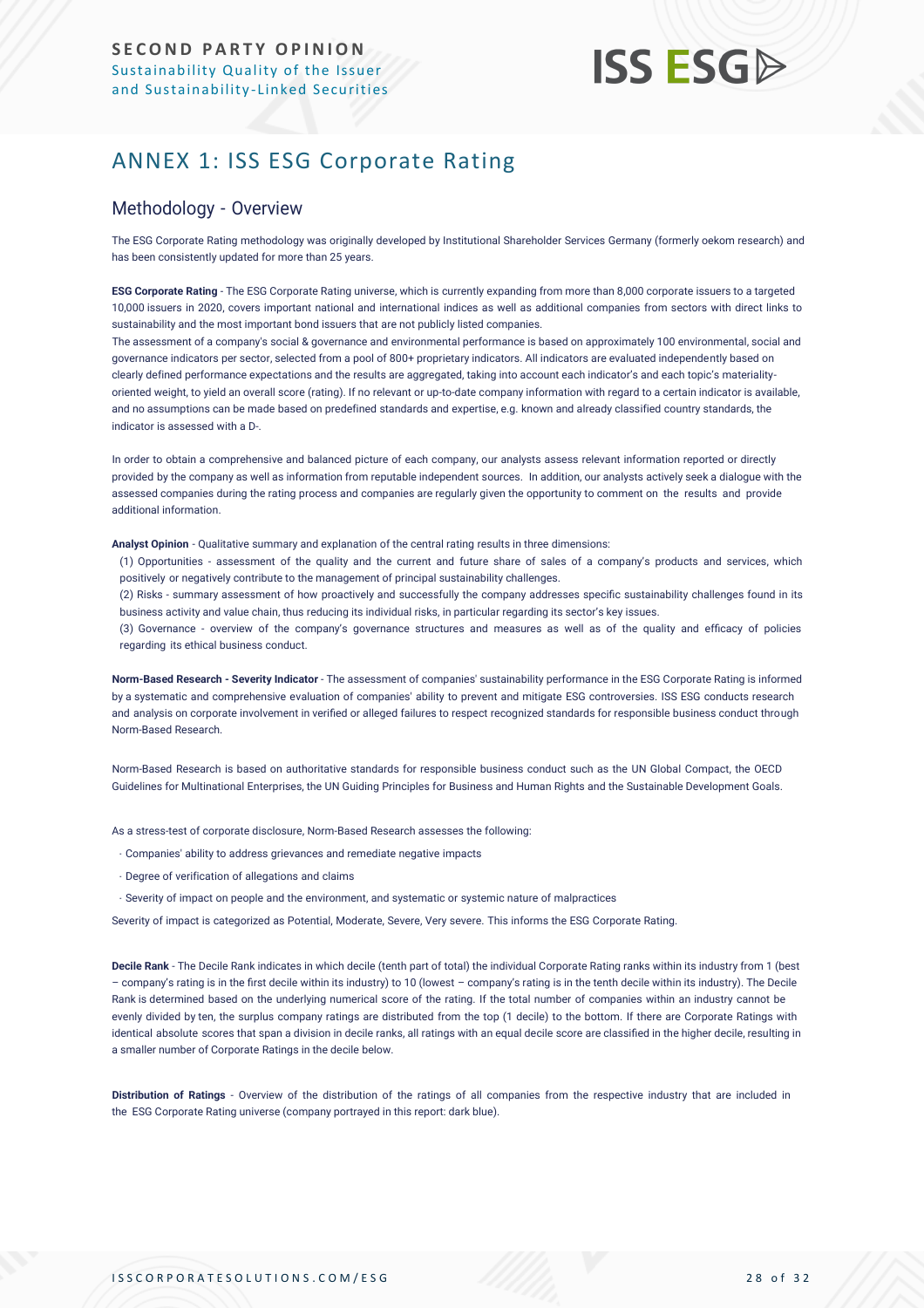

**Industry Classification** - The social and environmental impacts of industries differ. Therefore, based on its relevance, each industry analyzed is classified in a Sustainability Matrix.

Depending on this classification, the two dimensions of the ESG Corporate Rating, the Social Rating and the Environmental Rating, are weighted and the sector-specific minimum requirements for the ISS ESG Prime Status (Prime threshold) are defined (absolute best-in-class approach).



Social & Governance Relevance

**Industry Leaders** - List (in alphabetical order) of the top three companies in an industry from the ESG Corporate Rating universe at the time of generation of this report.

**Key Issue Performance** - Overview of the company's performance with regard to the key social and environmental issues in the industry, compared to the industry average.

**Performance Score** - The ESG Performance Score allows for cross-industry comparisons using a standardized best-in-class threshold that is valid across all industries. It is the numerical representation of the alphabetic ratings (D- to A+) on a scale of 0 to 100 with 50 representing the prime threshold. All companies with values greater than 50 are Prime, while companies with values less than 50 are Not Prime. As a result, intervals are of varying size depending on the original industry-specific prime thresholds.

**Rating History** - Development of the company's rating over time and comparison to the average rating in the industry.

**Rating Scale** - Companies are rated on a twelve-point scale from A+ to D-:

A+: the company shows excellent performance.

D-: the company shows poor performance (or fails to demonstrate any commitment to appropriately address the topic).

Overview of the range of scores achieved in the industry (light blue) and indication of the grade of the company evaluated in this report (dark blue).

**Sources of Information** - A selection of sources used for this report is illustrated in the annex.

**Status & Prime Threshold** - Companies are categorized as Prime if they achieve/exceed the sustainability performance requirements (Prime threshold) defined by ISS ESG for a specific industry (absolute best-in-class approach) in the ESG Corporate Rating. Prime companies are sustainability leaders in their industry and are better positioned to cope with material ESG challenges and risks, as well as to seize opportunities, than their Not Prime peers. The financial materiality of the Prime Status has been confirmed by performance studies, showing a continuous outperformance of the Prime portfolio when compared to conventional indices over more than 14 years.

**Transparency Level** - The Transparency Level indicates the company's materiality-adjusted disclosure level regarding the environmental and social performance indicators defined in the ESG Corporate Rating. It takes into consideration whether the company has disclosed relevant information regarding a specific indicator, either in its public ESG disclosures or as part of the rating feedback process, as well as the indicator's materiality reflected in its absolute weight in the rating. The calculated percentage is classified in five transparency levels following the scale below.

- 0% < 20%: very low
- 20% < 40%: low
- 40% < 60%: medium
- 60% < 80%: high
- 80% 100%: very high

For example, if a company discloses information for indicators with a cumulated absolute weight in the rating of 23 percent, then its Transparency Level is "low". A company's failure to disclose, or lack of transparency, will impact a company's ESG performance rating negatively.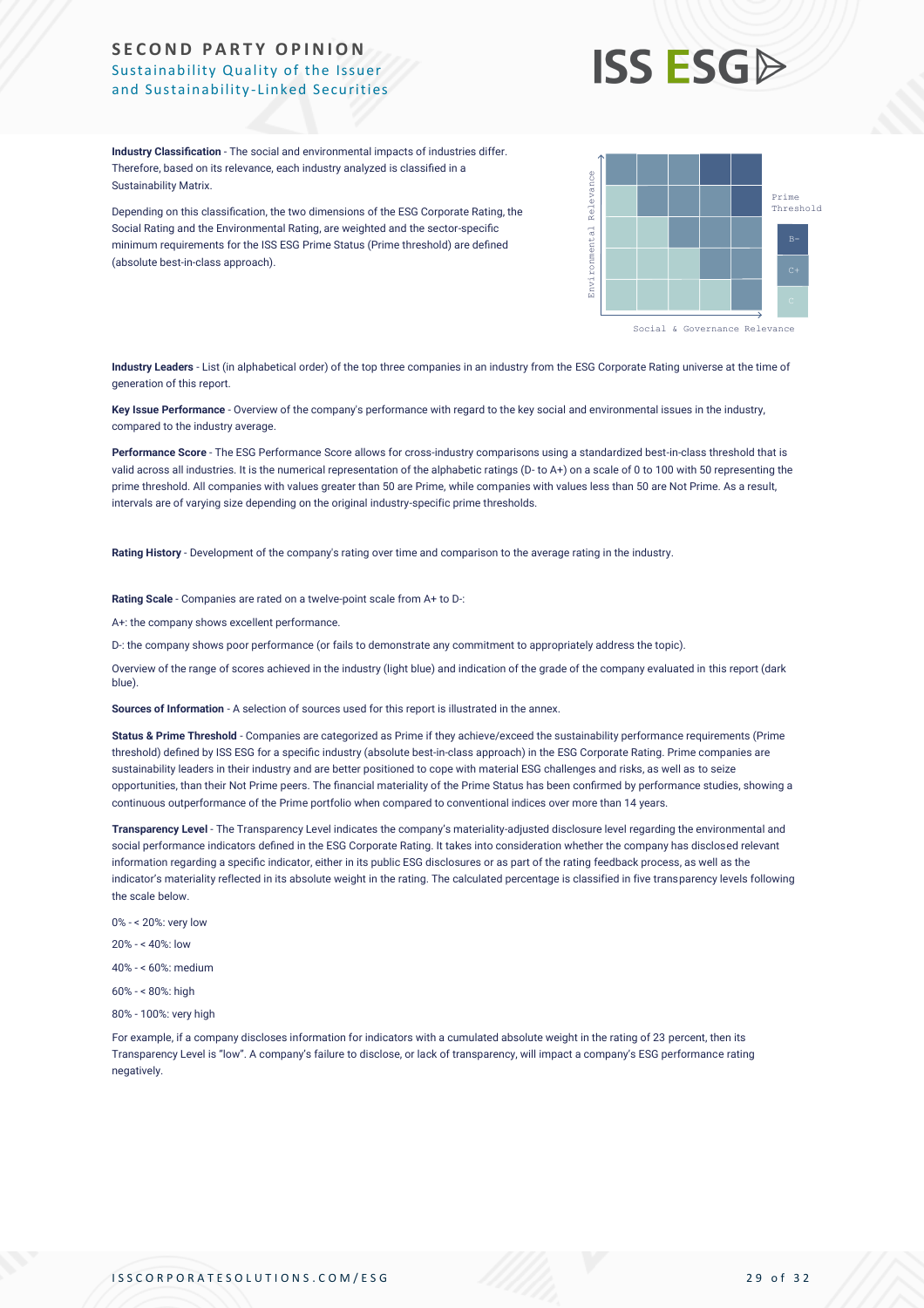# **ISS ESG**

# <span id="page-29-0"></span>ANNEX 2: Methodology

# ISS ESG Corporate Rating

The ESG Corporate Rating universe, which is currently expanding from more than 8,000 corporate issuers to a targeted 10,000 issuers in 2020, covers important national and international indices as well as additional companies from sectors with direct links to sustainability and the most important bond issuers that are not publicly listed companies.

The assessment of a company's social & governance and environmental performance is based on approximately 100 environmental, social and governance indicators per sector, selected from a pool of 800+ proprietary indicators. All indicators are evaluated independently based on clearly defined performance expectations and the results are aggregated, taking into account each indicator's and each topic's materiality-oriented weight, to yield an overall score (rating). If no relevant or up-todate company information with regard to a certain indicator is available, and no assumptions can be made based on predefined standards and expertise, e.g. known and already classified country standards, the indicator is assessed with a D-.

In order to obtain a comprehensive and balanced picture of each company, our analysts assess relevant information reported or directly provided by the company as well as information from reputable independent sources. In addition, our analysts actively seek a dialogue with the assessed companies during the rating process and companies are regularly given the opportunity to comment on the results and provide additional information.

# Alignment of the concept set for transactions against the Sustainability-Linked Bond

# Principles, as administered by ICMA

ISS ESG reviewed the Sustainability-Linked Financing Framework of Holcim, as well as the concept and processes for issuance against the Sustainability-Linked Bond Principles administered by the ICMA. Those principles are voluntary process guidelines that outline best practices for financial instruments to incorporate forward-looking ESG outcomes and promote integrity in the development of the Sustainability-Linked Bond market by clarifying the approach for issuance. ISS ESG reviewed the alignment of the concept of the Holcim's issuance with mandatory and necessary requirements as per the Appendix II - SLB Disclosure Data Checklist of those principles, and with encouraged practices as suggested by the core content of the Principles.

# Analysis of the KPI selection and associated SPT

In line with the voluntary guidance provided by the Sustainability-Linked Bond Principles, ISS ESG conducted an in-depth analysis of the sustainability credibility of the KPI selected and associated SPTs. ISS ESG analysed if the KPI selected is core, relevant and material to the issuer's business model and consistent with its sustainability strategy thanks to its long-standing expertise in evaluating corporate sustainability performance and strategy. ISS ESG also reviewed if the KPI is appropriately measurable by referring to key GHG reporting protocols and against acknowledged benchmarks.

ISS ESG analysed the ambition of the SPTs against Holcim's own past performance (according to Holcim's reported data), against Holcim's Construction Materials peers (as per ISS ESG Peer Universe and data), and against international benchmarks such as the Paris agreement (based on data from the SBTi) and the UN SDGs (according the ISS ESG proprietary methodology). Finally, ISS ESG evaluated the measurability & comparability of the SPTs, and the supporting strategy and action plan of Holcim.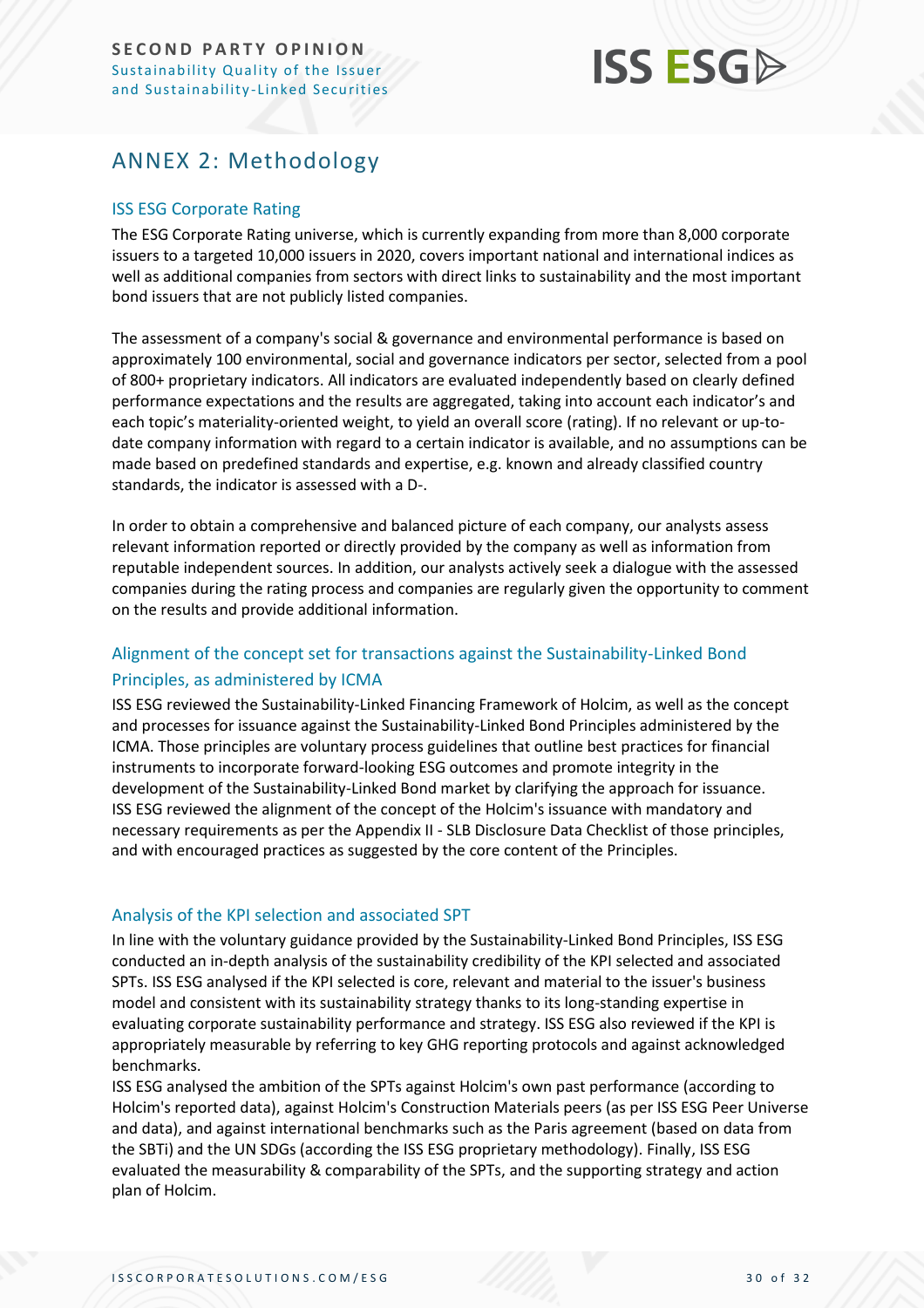

# <span id="page-30-0"></span>ANNEX 3: Quality management processes

#### **SCOPE**

Holcim commissioned ISS ESG to compile a Sustainability-Linked Financing Framework SPO. The Second Party Opinion process includes verifying whether the Framework aligns with the Sustainability-Linked Bond Principles and the Sustainability-Linked Loan Principles and to assess the sustainability credentials of its Sustainability-Linked Financing Framework, as well as the issuer's sustainability strategy.

### **CRITERIA**

Relevant Standards for this Second Party Opinion

- ICMA Sustainability-Linked Bond Principles (June 2020)
- LMA Sustainability-Linked Loan Principles (May 2021)
- Energy Technology Perspectives 2017 (International Energy Agency, 2017)

#### ISSUER'S RESPONSIBILITY

Holcim's responsibility was to provide information and documentation on:

- **Framework**
- Concept and structural sustainability-linked securities characteristics of transactions contemplated under this framework
- Documentation on ESG performance and strategy of the company

# ISS ESG's VERIFICATION PROCESS

ISS ESG is one of the world's leading independent environmental, social and governance (ESG) research, analysis and rating houses. The company has been actively involved in the sustainable capital markets for over 25 years. Since 2014, ISS ESG has built up a reputation as a highly-reputed thought leader in the green and social bond market and has become one of the first CBI approved verifiers.

ISS ESG has conducted this independent Second Party Opinion of the Sustainability-Linked Financing to be issued by Holcim based on ISS ESG methodology and in line with the ICMA Sustainability-Linked Bond Principles and the LMA Sustainability-Linked Loan Principles.

The engagement with Holcim took place in February 2022.

#### ISS ESG's BUSINESS PRACTICES

ISS has conducted this verification in strict compliance with the ISS Code of Ethics, which lays out detailed requirements in integrity, transparency, professional competence and due care, professional behaviour and objectivity for the ISS business and team members. It is designed to ensure that the verification is conducted independently and without any conflicts of interest with other parts of the ISS Group.